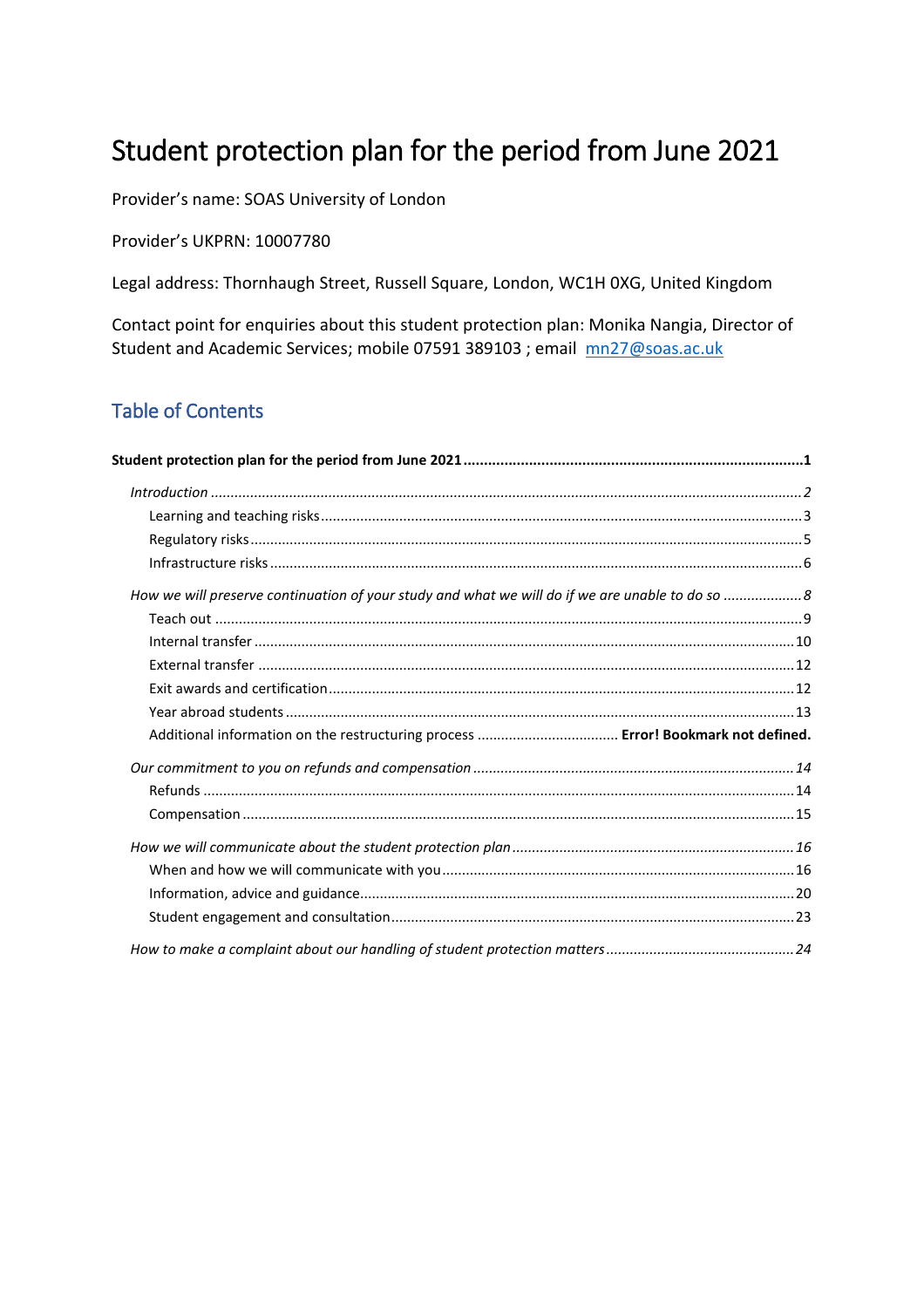# Introduction

- 1. Our student protection plan sets out:
	- what might happen that could interrupt your studies at the School these are the risks to the continuation of your study
	- how likely these risks are to happen to you this may vary depending on your course or where you're studying
	- what we're doing to reduce the likelihood of these risks occurring this includes actions that we'll take to help you if a risk occurs
	- what our policies are on refunds and compensation this includes when you will be eligible for a full or partial refund or compensation
	- how we will communicate with you if your study is interrupted this includes what information we will make available to you, how we will support in making the right decision for you, and how you can make a complaint if you think we haven't followed our policies and procedures in responding to these risks if they occur.

2. We have written this plan so that you can understand what the risks are to your studies at the School and how we will manage them with you. This primarily relates to risks that occur because of actions and decisions that we make or events that are outside of our control.

3. Our regulator, the Office for Students, approves the student protection plan as part of its oversight of our activities before we can publish it. We must follow the actions set out in our approved student protection plan and notify the Office for Students whenever we do so.

4. The plan has been reviewed and input provided from the Pro-Directors; SU representatives; Student & Academic Experience representatives; planning representatives; registry representatives; finance representatives; communications representatives and governance representatives.

#### **Risks to the continuation of your study**

5. We have set out here a wide range of risks that could arise and that, if they did so, would cause disruption to the continuation of your study. In setting these out, we aim to give you the reassurance that we have thought about the whole School and student experience and have contingency plans for if any of these risks were to occur. We have also included here the actions that we would take to protect your continuation of study if one of these risks were to occur and affected you.

6. The risks we have included in the student protection plan are those that we have assessed to be sufficiently likely for the next academic year, this does not mean that we believe that they will occur, but that if they do then we have concrete plans in place to support you. The predominant driving factors behind the risks are our objectives to secure a long-term sustainable business model, whilst maintaining the unique SOAS provision. We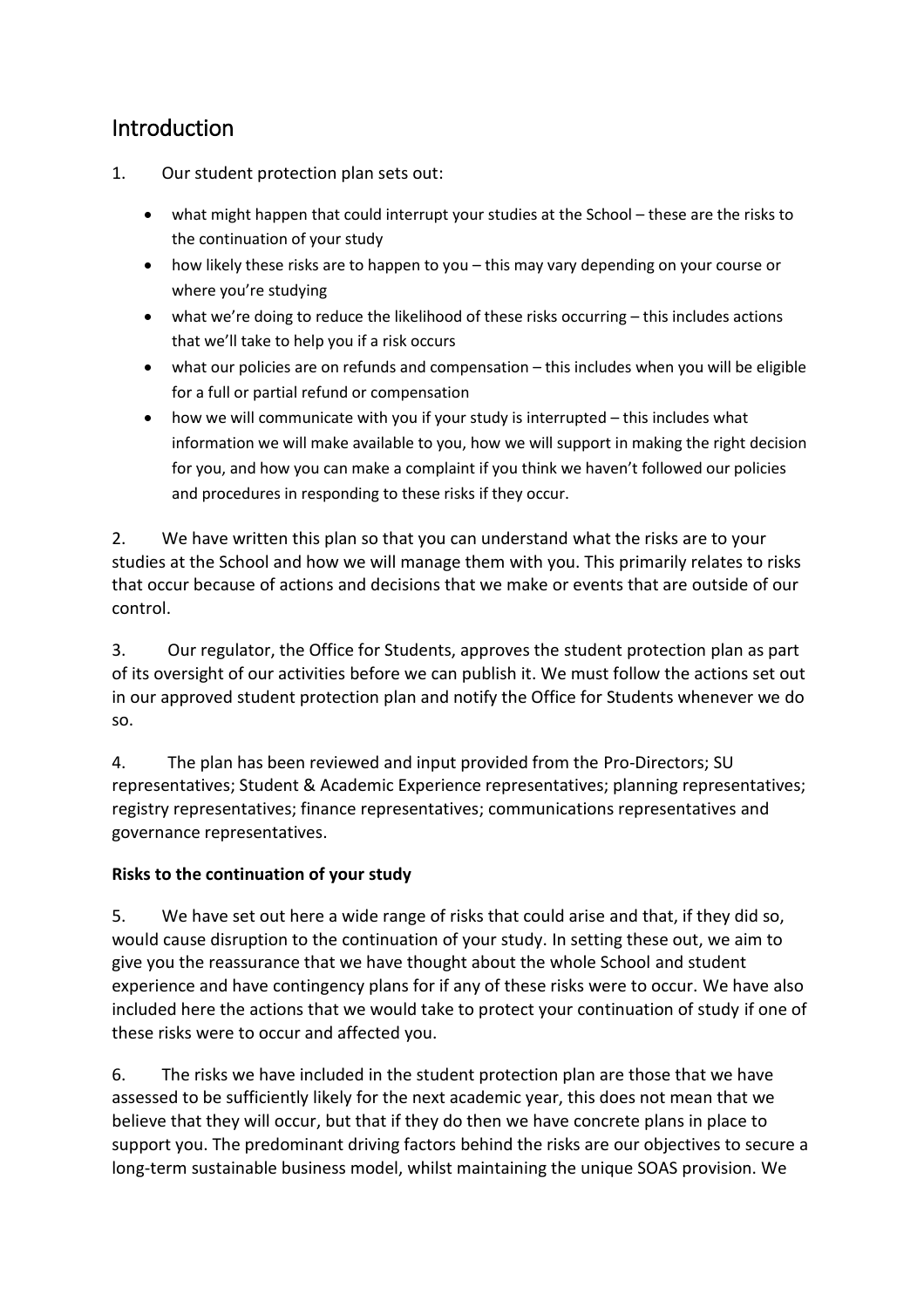have assessed the likelihood of a risk occurring and its impact if it did occur on five-point scale from very low to very high (the other points on the scale being low, medium, and high).

#### <span id="page-2-0"></span>Learning and teaching risks

<span id="page-2-2"></span>7. The **risk of inappropriate conduct by staff or students** is low. We mitigate this risk by having in place a School code of conduct, values and disciplinary procedures for both staff and students; a Respect@SOAS policy; well-promoted support and wellbeing services that are available to staff and students; ongoing inclusive assessment and curriculum work; and a BME mentoring scheme. We also monitor student safeguarding and wellbeing on an ongoing basis in the Student and Academic Experience Directorate and the Students' Union. We produce annual reports that consider issues related to this risk and collate and review the numbers of complaints and disciplinaries to identify any patterns of behaviour that require action. If you were subjected to inappropriate conduct by staff or student(s), the impact would be high. If this occurred, then we would support you through the student wellbeing services , mitigating circumstances policy, suspension of regulations policy and/or student casework services as appropriate to your experience, having discussed with you how best to support you – where appropriate, we would amend inclusive assessment and curriculum work to support you. If you were unable to continue studying at the School, we would support you to identify an alternative institution that would produce the same educational outcomes for you. Details of transfer are set out on pages 10 to 12 below.

<span id="page-2-1"></span>8. The **risk that we will suspend a programme, in particular in relation to Strategically Important or Vulnerable Languages (SILs)** is high. We mitigate this risk by having in place deadlines to ensure programme withdrawals are made well before the period affected. Our policies ensure that if these deadlines are not met, programmes are taught out at SOAS for those students already enrolled. We also undertake Annual and Periodic Programme Review and departmental planning processes to ensure that we have enough early sight of such plans. If the risk did occur the impact would be high. It would affect the students on those programmes – whether currently studying or holding an offer. If we were considering suspending a programme, then we would consult current students (or their representatives) as part of the decision-making process. If we then decided to close your programme, we would offer you the opportunity to transfer to another programme at the School, possibly with an adaptation made to accommodate you. If there were no appropriate programme available, then we would provide certification for your credit and support you in transferring to another provider – we would also support you transferring if we felt there was another programme at the School that was appropriate for you, but you wished to transfer to another provider. If we suspended Strategically Important or Vulnerable Languages (SILs) programmes, then we would teach out all existing students. Details of teach out, transfer and exit awards and certification are set out on pages [9](#page-8-1) to 13 below.

9. **Given the highly specialist nature of some programmes taught at SOAS the risk that we lose specialist academic staff and therefore the School no longer has the specialist knowledge to continue teaching specific modules** is high. We mitigate this risk by having policies in place to support consistent workload, career development and secondment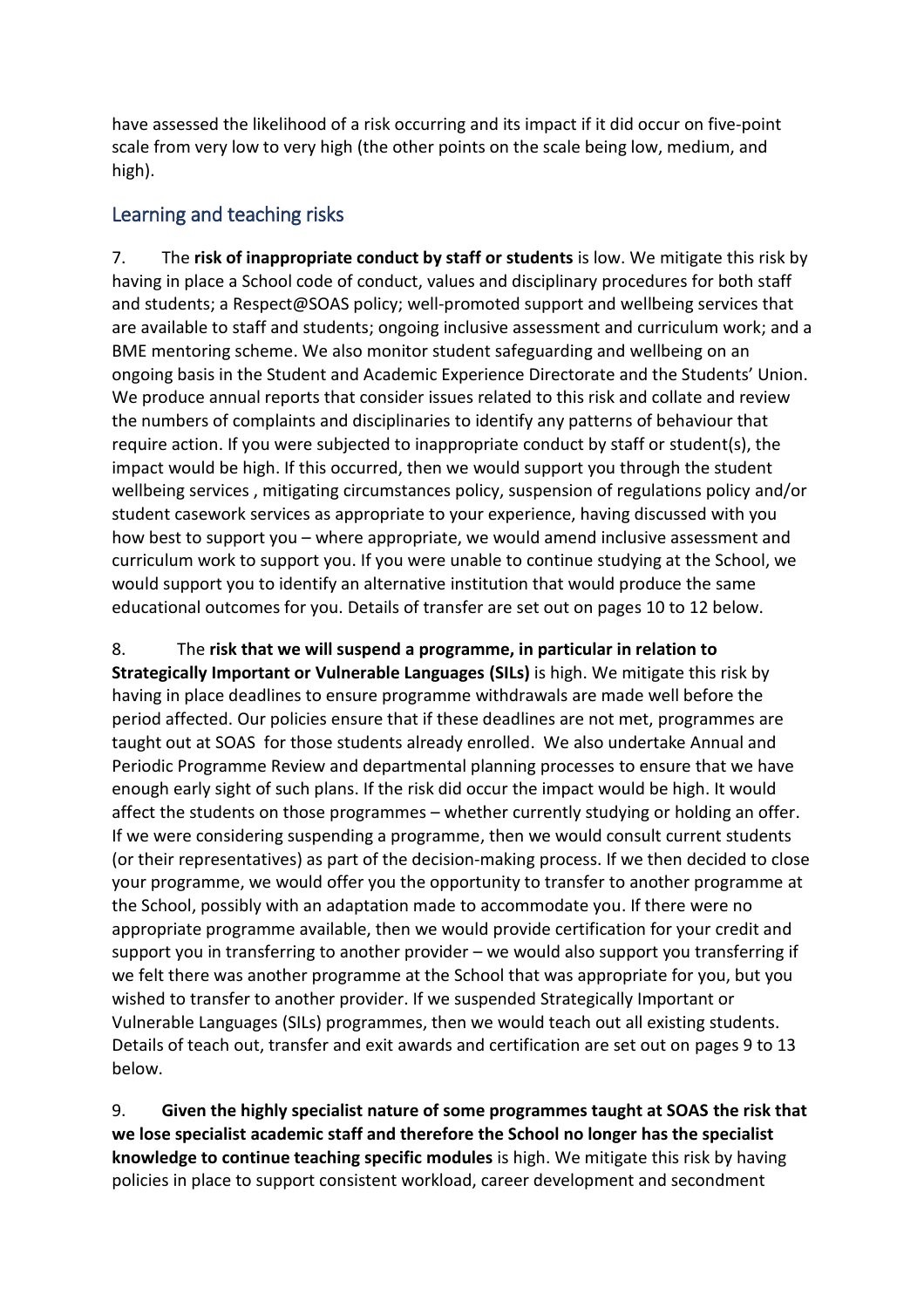opportunities to retain specialist staff and provide job satisfaction as well as opportunities to progress. We also engage with staff to identify potential future staff changes so that these changes can be considered in the module planning. If this risk did occur the impact would be high. It would affect students on those courses that lost the specialist staff, but the impact on other students would be very low. If this occurred, then we would seek to identify another member of staff with the appropriate skills and experience to fill the vacancy through alternative arrangements. In addition, the department would review the programme and module requirements to identify whether the same outcomes could be delivered through an alternative route. Where an effective staffing replacement cannot be found, and a programme cannot continue, the School would implement the same procedures as if a programme was suspended (see paragraph [8](#page-2-1) above). Under these circumstances:

- a) Students would be offered the opportunity to transfer to another programme, possibly with adaptation made to accommodate them (see page 10 for details of internal transfer).
- b) Where it is a language course and there is a year abroad, we would utilise existing staff to support the delivery of the course or would support students to identify alternative modules that supported the same educational outcomes and maintain the year abroad (see pag[e 13](#page-12-1) for details arrangements for year abroad students).
- c) If no appropriate programme was available, the School would support students to transfer to another institution and record the amount of credit/academic progress achieved (see pages 12-13 for details of external transfer and exit awards and certification).
- d) Where appropriate, the School would compensate students because of disruption to their studies and they suffer demonstrable, material financial loss (see page 17 for details of the compensation procedure).

10. The **risk that we lose specialist professional service staff and therefore the School is unable to provide support services** is medium. We mitigate this risk by engaging with staff to identify future potential staff changes so that these changes can be considered in the module planning. If the risk did occur the impact would be medium. It would affect students requiring support services from specialist professional services staff. If this occurred, then we would seek to identify another member of staff with the appropriate skills and experience to fill the vacancy through alternative arrangements. If an effective staffing replacement could not be found, then the Student Academic and Experience team would identify another provider to deliver the required support – the team would look to a partner institution in the Bloomsbury Learning Group to provide the required support close to the School to minimise the impact on affected students.

11. The **risk that we make major changes to programme content for the subsequent year of your study** is high. We mitigate this risk by having deadlines in place to ensure major programme changes are made well before the period affected. Our policies ensure that if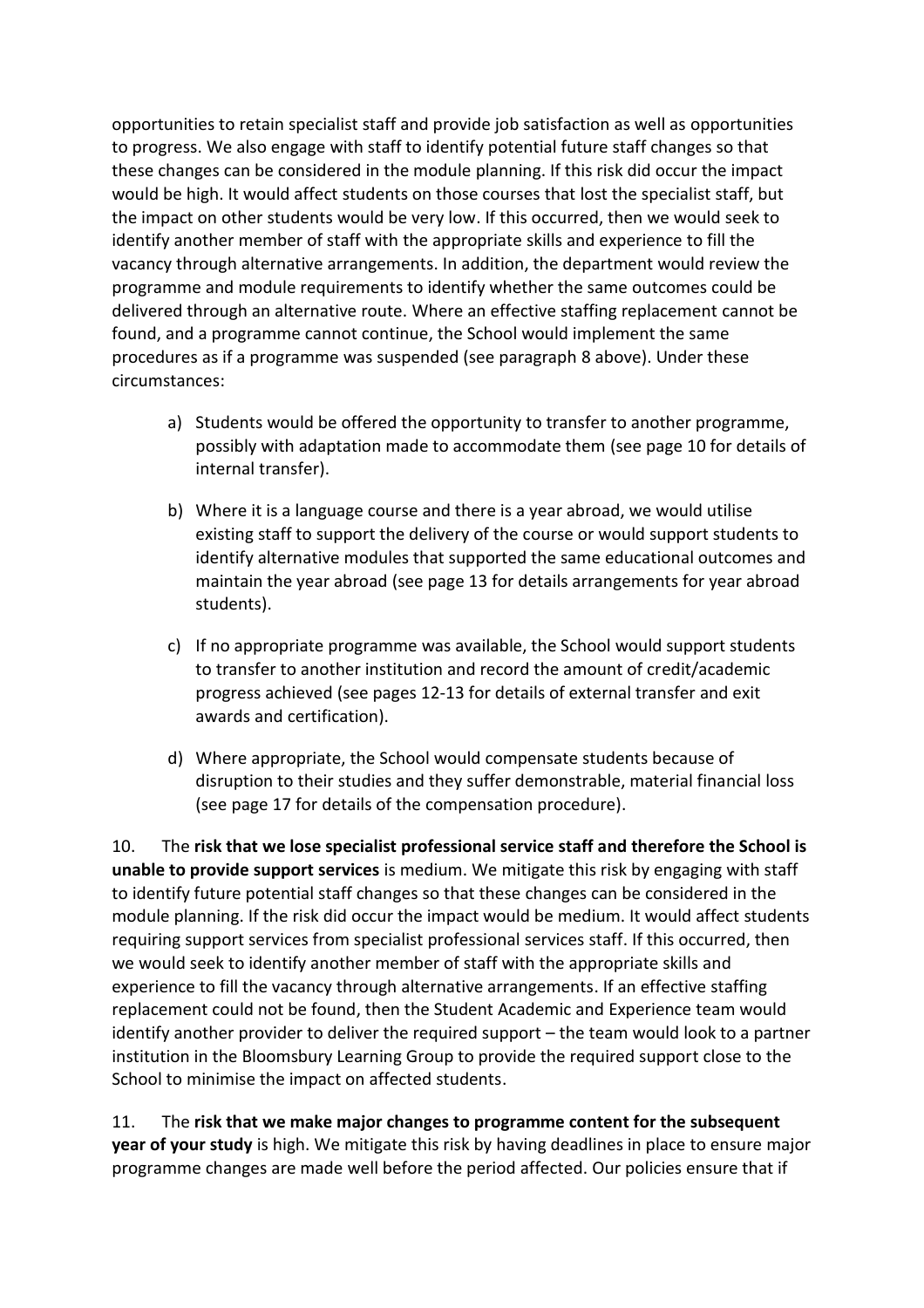these deadlines are not met, programmes are 'taught out' for those students already enrolled or holding offers. We also undertake Annual and Periodic Programme Review and departmental planning processes. If the risk did occur the impact would be low as we would usually ensure current students would be involved in the consideration of major amendments to help us to understand and minimise the impact. It would affect students studying or hold offers to study on the affected programmes. If we made major changes to your programme content for the subsequent year, then we would offer you the opportunity to transfer to another programme at the School, possibly with an adaptation made to accommodate you. If there were no appropriate programme available, then we would provide certification for your credit and support you in transferring to another provider – we would also support you transferring if we felt there was another programme at the School that was appropriate for you, but you wished to transfer to another provider. Details of transfer and exit awards and certification are set out on pages 10 to 13 below.

12. The **risk that international institutional risks result in you being insufficiently supported or unsafe during your year abroad (including the location of the institution and consideration of its context) due to Covid-19 outbreak** is currently high. We mitigate this risk by having robust and effective due diligence with all international partners and ensuring we have ongoing communications and quality assurance with our partnerships. We also monitor these risks through your programme convenor and ensure that we have contextual understanding of your location(s). If the risk did occur the impact would be very high for the students who were in that situation. Details of the actions we would take to protect your continuation of study in this situation are set out in the next section of this student protection plan below.

#### <span id="page-4-0"></span>Regulatory risks

13. The **risk that the School lost or had restrictions placed on its degree awarding powers** is low. We mitigate this risk by having in place Governance, Quality Assurance and other teams that ensure the School is complying with the Office for Students' regulatory framework, including its ongoing conditions of registration. We also monitor our compliance through quality assurance and risk management procedures in accordance with our governance framework. If the risk did occur the impact would be very high and would affect all students. If the Office for Students placed restrictions on or withdrew the School's degree awarding powers, then we would give you an exit award and certification of credit for the studies that you had already completed and provide support for you to transfer to another provider. Details of transfer and exit awards and certification are set out on pages 12 to 13 below.

14. The **risk that the Office for Students would withdraw the School's registration** is high until we have implemented our plan to secure the School's long-term financial viability and sustainability (see paragraph 19). We mitigate this risk by having in place Governance, Quality Assurance and other teams that ensure the School is complying with the Office for Students' regulatory framework, including its ongoing conditions of registration. We also monitor our compliance through quality assurance and risk management procedures in accordance with our governance framework. The impact if this did occur would be very high. It would affect all students as the School would lose access to its public funding from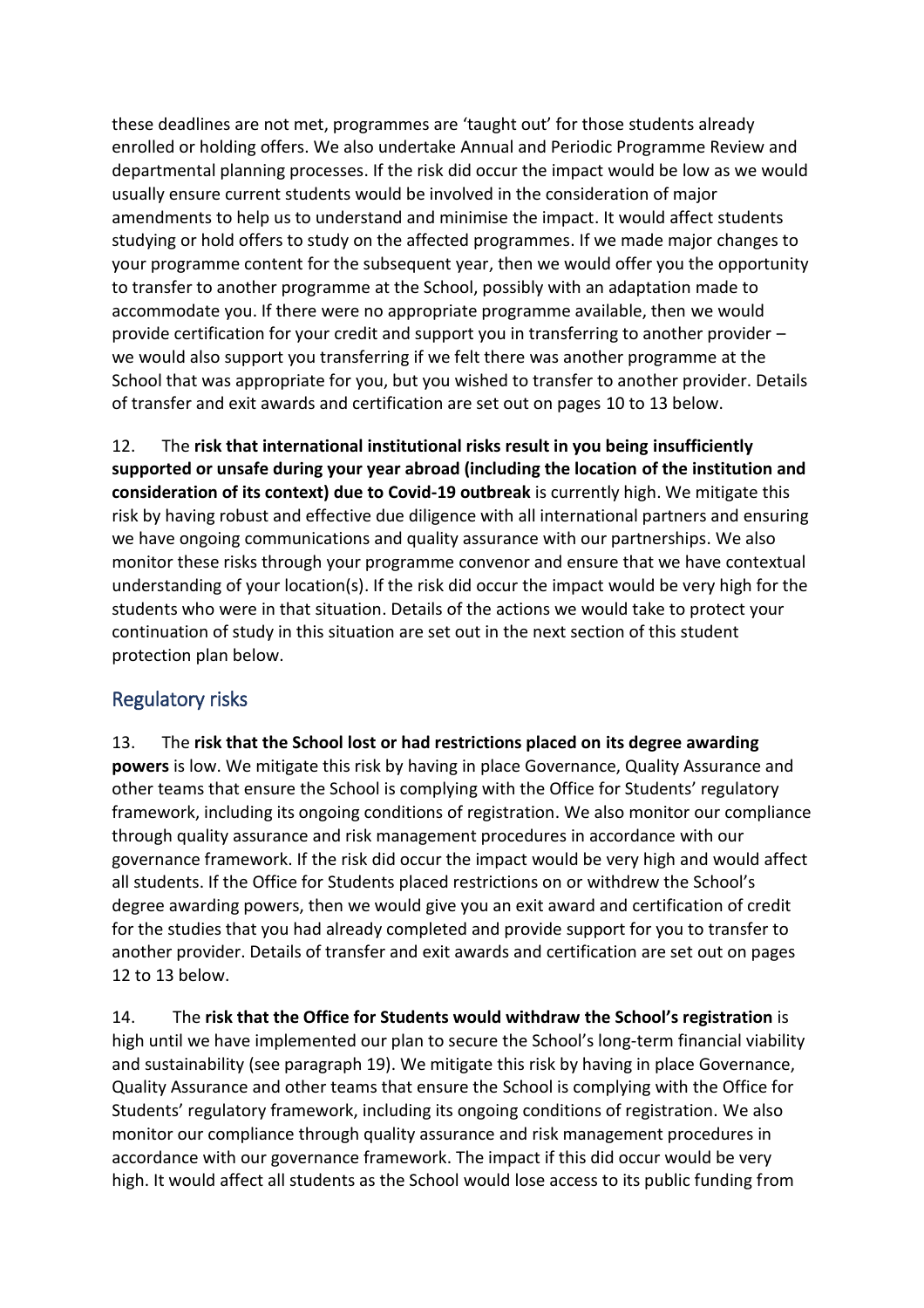the Office for Students (and possibly other funders as a direct or indirect consequence), its Tier 4 licence for sponsoring non-EU students to study in the UK and student finance support (from the Student Loans Company) in the form of tuition fee loans and maintenance support to students. If the Office for Students withdrew the School's registration, we would apply for designation for teach-out to help you to complete your studies at the School if you wished to do so. If you wanted to transfer to another provider instead then we would give you an exit award and certification of credit for the studies that you had already completed; we would also provide support for you to transfer to another provider. Details of teach out, transfer and exit awards and certification are set out on pages 9 to 13 below.

15. Separately from withdrawal of registration, the **risk of suspension or revocation of the School's Tier 4 sponsor licence** from the Home Office is low as long as we continue to be registered with the Office for Students (see paragraph 14). We mitigate this risk by ensuring that we comply with the Home Office's regulatory requirements for Tier 4 (now Student Route) sponsors. We also undertake internal monitoring of our compliance. We have recently employed an external immigration lawyer to undertake a review of our Tier 4 compliance. This review has provided assurance about the School's compliance with the Tier 4 requirements. If the Home Office were to suspend or revoke the School's Tier 4 licence, then the impact of this would be very high for international students who are studying at the School on a visa sponsored by SOAS through the Tier 4 system. There would also be an impact, albeit much lower, on the School's other students due to (a) the cultural and social impact on the remaining student body of the international students having to transfer to a different provider and (b) the financial impact of the loss on income that would be associated with these transfers (see the section on infrastructure risks below). If the Home Office were to suspend or revoke the School's Tier 4 licence, then we would give you an exit award and certification of credit for the studies that you had already completed; we would also provide support for you to transfer to another provider that holds a Tier 4 licence to sponsor you. Details of transfer and exit awards and certification are set out on pages 12-13 below.

16. The **risk that the School would lose accreditation of one or more courses** is very low. We mitigate this risk by ensuring compliance with accreditors' standards and requirements. We also undertake internal audit of our compliance and quality assurance of our courses to monitor this risk. The impact if this risk did occur would be very high. It would affect the students who were studying on the courses for which the accreditation had been withdrawn. If an organisation withdrew its accreditation, then we would help you to identify an alternative course that met your needs and transfer you to that course. If you wanted to transfer to another provider that holds the relevant accreditation, then we would give you guidance and support in doing so. Details of transfer are set out on pages 10-12 below.

#### <span id="page-5-0"></span>Infrastructure risks

17. The **risk that external events result in building or institutional closure** is currently very high due to the Covid-19 pandemic that has caused to close our campus and move to remote delivery of all teaching and support services from mid-March 2020. We have continued to provide a full range of student and wellbeing support and academic advice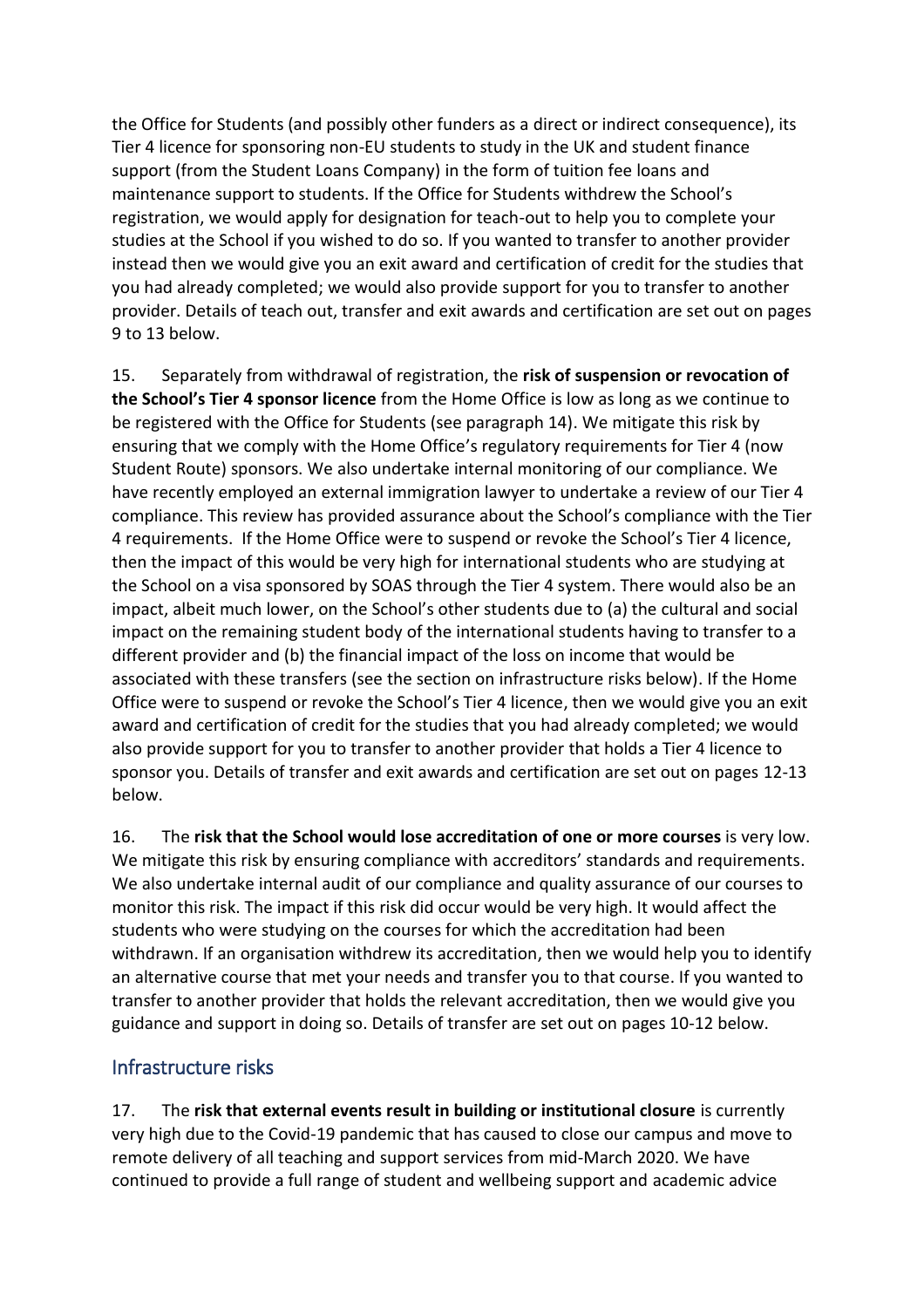remotely. We have continued to conduct examinations and assessments remotely, with reasonable adjustments to our regulations. We have also continued to provide academic and research supervision to students with online access to learning resources. Under normal circumstances the risk likelihood is medium. We mitigate this risk by having an Incident Management Plan and business continuity plans in place. For non-Covid-19 risks, we also engage with local external agencies (including the police and fire brigade) to mitigate other risks if they occurred and to identify any potential increase in likelihood of the risk. We also have monitoring processes that are built into the School's Incident Management plans – these plans are reviewed, and quality assured through the Resources and Planning Committee and the Audit Committee. In the Covid 19 Pandemic we established a Critical Incident group chaired by the Director of Student and Academic Services with wide representation across the School including the Student Union. This group reported regularly to the Senior Management team, the Executive Board and the Board of Trustees.

18. If external events resulted building or institutional closure, the impact would be very high. It would affect all students that are taught in the affected buildings as alternative arrangements would need to be made to ensure continuation of teaching. If the risk occurred, then we would implement the business continuity plan. The actions to protect and support you would depend on the external circumstances that had resulted in the closure. The process for identifying the appropriate response is outlined in the School's Incident Management Plan. If the impact of the incident continued, then we would support you to find different institutions in a safe location – details of transfer are set out on page 12 below.

19. The **risk that we would need to close the School due to financial viability** is currently high – that said, the short- and medium-term financial position of the School is secure, and we are implementing a plan to balance our income and expenditure to secure the School's long-term viability and sustainability. We have been implementing this plan over the remainder of the last academic year (2019-20) and this academic year (2020-21) and the financial viability risk will reduce over the year as we complete the actions that we have identified as necessary – you can read more about this and how it might affect you in the section on restructuring (see page **Error! Bookmark not defined.**). We also mitigate this risk by having in place financial management structures to monitor finances, agree strategies for cost savings, growth and investments. We have whole school and departmental financial plans in place to support the viability and growth of the School. We also monitor the School's financial viability and sustainability through risk management procedures and in accordance with the governance framework. As noted above, we are currently undertaking a restructuring programme to address our long-term sustainability – this will ensure that the School is viable and sustainable, while preserving the experience you and our other students expect. If School closure due to financial viability issues did occur the impact would be very high and would affect all students. If this occurred, then we would, if possible, close in a gradual way over a period that would allow current enrolled students to complete their programme. Details of teach out, transfer and exit awards and certification are set out on pages 10 to 13 below.

20. The **risk that we would need to permanently close a building in which we are teaching you** is normally low; however, it is currently very high due to the Covid-19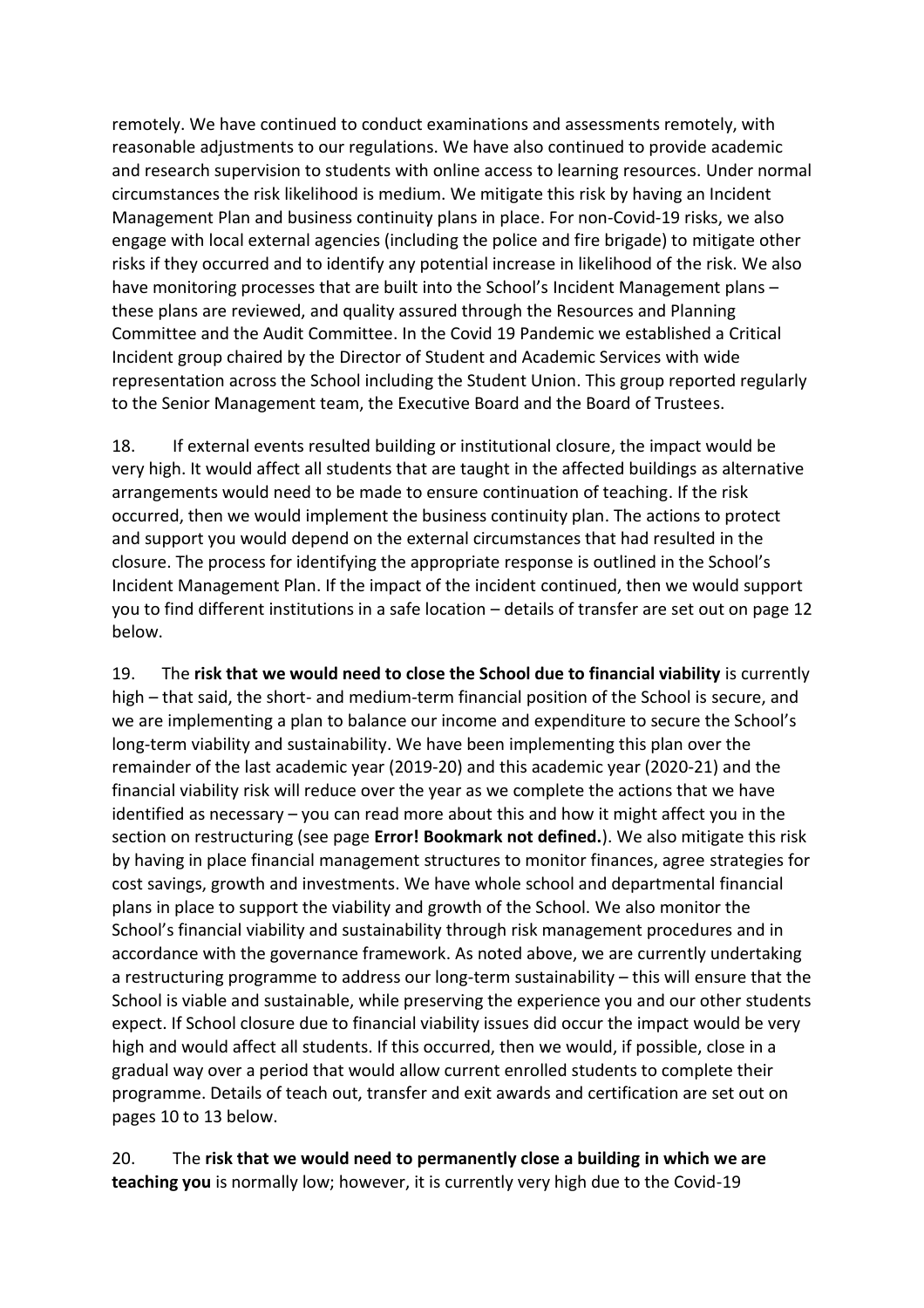pandemic that has caused us to close our campus and move to remote teaching. We have continued to provide a full range of student and wellbeing support and advice remotely. We mitigate this risk by having in place financial management structures to monitor finances, agree strategies for cost savings, growth and investments. Estates and IT Governance Committee develop, monitor and implement the School's strategic planning and policy development in relation to the School's estate. The Committees make recommendations to Resources and Planning Committee, Executive Board and other committees as appropriate. Full terms of reference of the Committee can be found in Annex VII of the School's Standing Orders. We also monitor the School's financial viability and sustainability through risk management procedures and in accordance with the governance framework. If we did need to close a building permanently the impact would be high for those students affected but much lower impact for other students. It would affect all students that are taught in the affected buildings as alternative arrangements would need to be made to ensure continuation of teaching. If the risk occurred, then we would ensure that you could continue your studies within a different building – how we would continue to teach you would be part of the decision-making about the building closure and we would consult with you if this would be a significant change from where or how we were currently teaching you.

<span id="page-7-1"></span>21. The **risk that your studies may be disrupted due to industrial action** is high. We mitigate this risk by having policies that establish the School's position and procedures for consultation and negotiation with the recognised trade unions. We also have policies that outline the School's position on industrial action and the procedures and response to such action. We also ensure that we have ongoing HR relationships with the recognised unions to ensure early sight of possible action and to reduce the risk of this occurring, whenever possible. If industrial action did occur the impact would be low. We would maintain support and wellbeing services and, if feasible, we would increase support for you. We would also extend alternative services to support you, for example extending opening hours to study space. Finally, where possible, we would rearrange teaching or use online platforms or other resources to teach you. We would ensure that we mitigate the impact of industrial action on your studies and your progression through your programme.

# <span id="page-7-0"></span>How we will preserve continuation of your study and what we will do if we are unable to do so

22. We have set out above a wide range of risks that could arise and that, if they did so, would cause disruption to the continuation of your study. We have also set out some of the actions that we would take to support you if these risks occurred. We provide more detail below on what we will do to support you in continuing your studies if these risks occur and what we will do if we are unable to support you in continuing your studies at SOAS. This includes details on how teach out, transfer (internal and external), exit awards and certification and year abroad students as well as a section on our approach when we undertake restructuring that affects teaching and other staff that may affect your studies.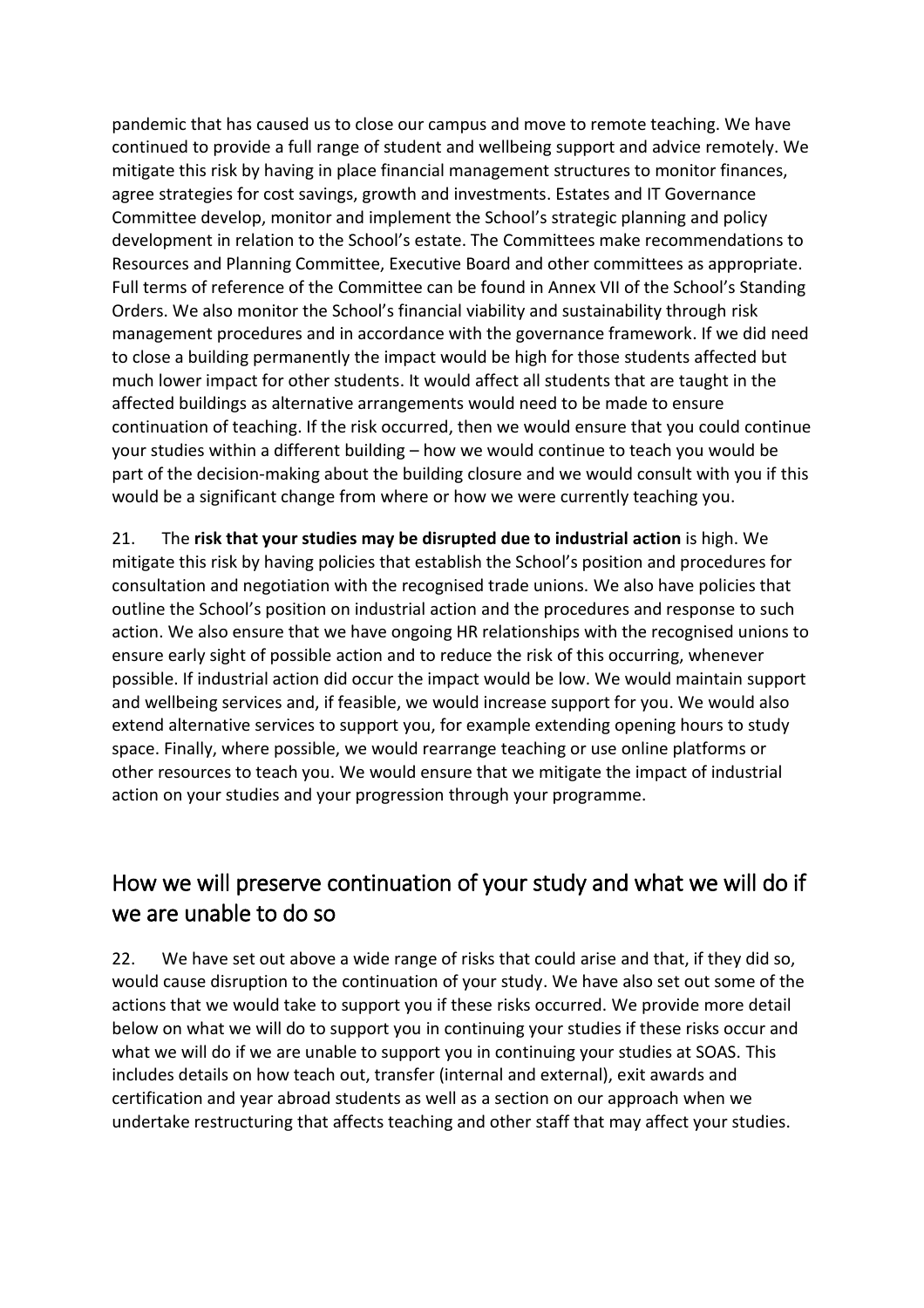23. In addition to the engagement and consultation processes set out in mitigation steps above, we will have a communication plan designed to ensure that every student receives full and accurate information and guidance on which options to choose and how we will monitor their student experience.

24. If we need to contact you about any of the risks above occurring, the process will include the following steps:

- a) We will write to you with full information on the changes to the programme portfolio which affect you, including programme amendments and withdrawals, and appropriate current or new programmes available to choose from. We will provide a rationale for these changes and inform you of the timeline and process that we will follow.
- b) We will invite you to discuss with the Head of Department and the Programme Convenor the details of the programme changes, the impact of these changes on you, go through the options available to you and answer any questions you may have.
- c) To support you in making your decisions, we will give you an opportunity to discuss the options with the Programme Convenor or their Academic Advisor and/or Supervisor, which may include – teach out on the original programme, internal transfer to a suitable programme within SOAS, external transfer to another programme at another institution, withdraw and make a claim for compensation.
- d) Once you have made your decision, we will support you in your decision at every step with appropriate advice and guidance, as described below under sections Teach out, Internal Transfer and External Transfer.
- e) You will continue to receive additional support, advice and guidance from our Wellbeing services, in particular if vulnerable students have any specific requirements or needs. We will discuss with you confidentially if you would benefit from counselling or financial advice during this period, so you are fully supported throughout the transition.

#### <span id="page-8-0"></span>Teach out

25. This section applies to all students irrespective of level or mode of study, including postgraduate research students.

<span id="page-8-1"></span>26. If we need to teach out your course, this will be because one of the risks outlined above has occurred and this is the only option available to us. Wherever possible we would seek to transfer you to a different programme or to another provider (if you preferred). However, if we need to teach out your course, then we will ensure that the quality of your course, the teaching provided, and your student experience are maintained to same level as would have been the case if your course were continuing for future students.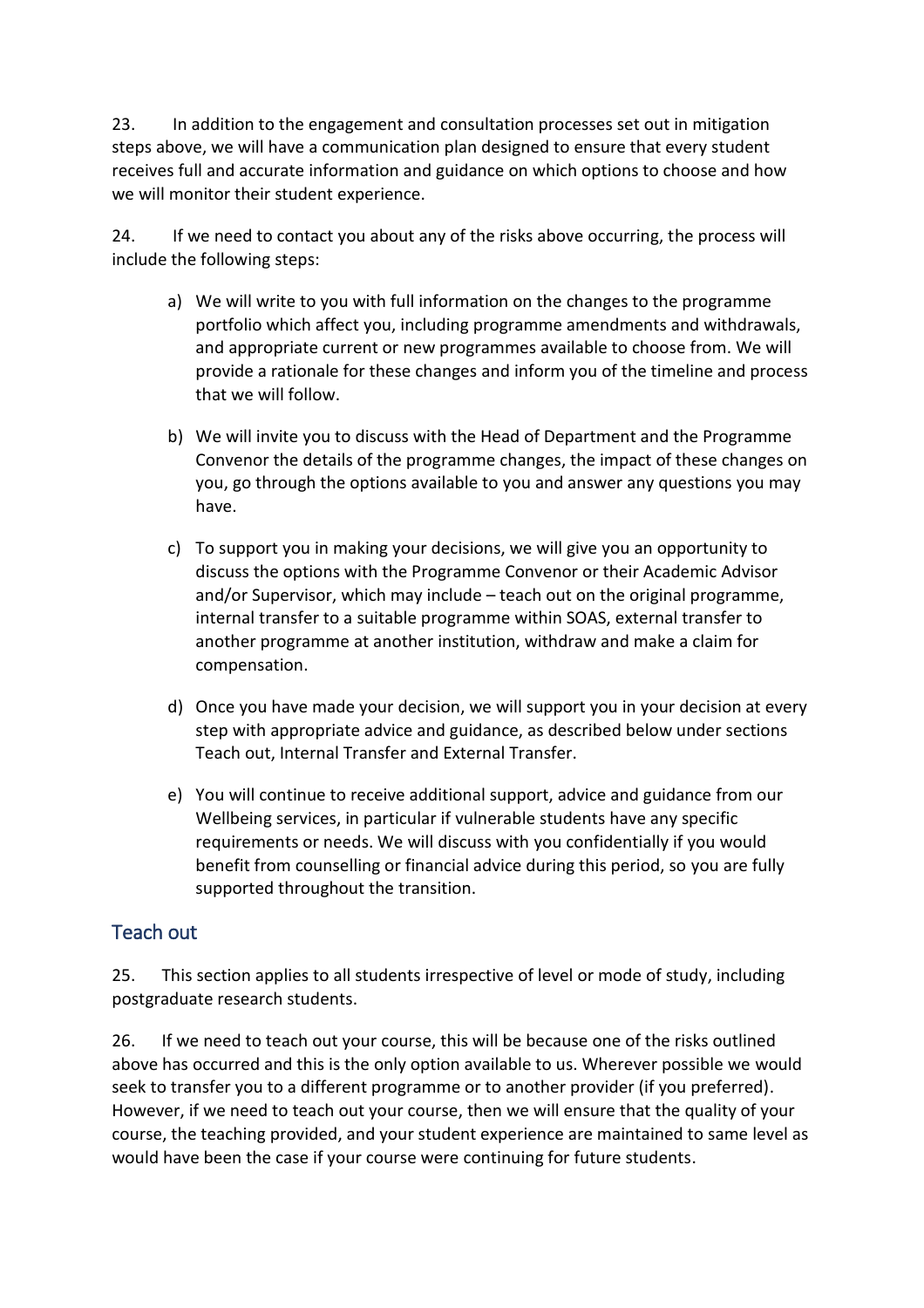27. Different students have different needs and we are aware that for some students, teach-out would be the most appropriate option, even where another provider could deliver a suitable course to enable the student to complete their studies. This could arise for several reasons such as a student having caring responsibilities or difficulties in travelling or relocating for any reason. We will talk to you and ask for your view before deciding whether teach out or transfer is the best choice for you.

28. Where it is necessary to change any aspect of your study programme, including the optional modules that are available during the teach-out of your course, we will consult you on these changes and explain the reasons why they are necessary. If you are unhappy with the proposed changes we are committed to teaching out the existing programmes.

29. We will communicate with you through your course representatives, establish online Q and A meetings with Programme Convenors and provide opportunities for you to have one to one meetings with your academic advisor(s). This is to ensure that you have enough information to understand how the teach-out process will work for you and that you have the opportunity to raise any questions or concerns about the teach out or related matters.

30. We will ensure that we provide you with detailed information, advice and guidance throughout the teach out period (see page 22).

31. The Head of Department and the Programme Convenors will have responsibility for ensuring that a high quality student experience is maintained. The Programme Convenor is accountable to the Head of Department for ensuring that they maintain overall oversight of the student experience for all affected students in the department. We will continue to require annual programme reviews for the programme in each year until all students have completed – this is to ensure that the course remains fit for purpose and that quality and standards are maintained throughout the teach out period until you finish your studies. In order to complete these reviews, convenors will need to take account of, and respond to, assessment outcomes, feedback from you and your fellow students and from external examiners. Any periodic reviews of programmes within the department (e.g. Comprehensive Departmental Reviews) will include scrutiny of the programmes being taught out and include engagement with those cohorts of students.

32. If there are any concerns with the quality of teaching or learning students will have the opportunity to raise this informally or formally as a complaint, as detailed in the Student Complaint procedures on page 26.

#### <span id="page-9-0"></span>Internal transfer

33. This section applies to applicants and all students irrespective of level or mode of study, including postgraduate research students.

34. We will inform and discuss with applicants and students if there are other attractive and relevant programmes in the same or another department at SOAS that offer holders and students (which will include our Foundation Year students) can be encouraged to transfer to. We will inform applicants that we will release them from their offers of places at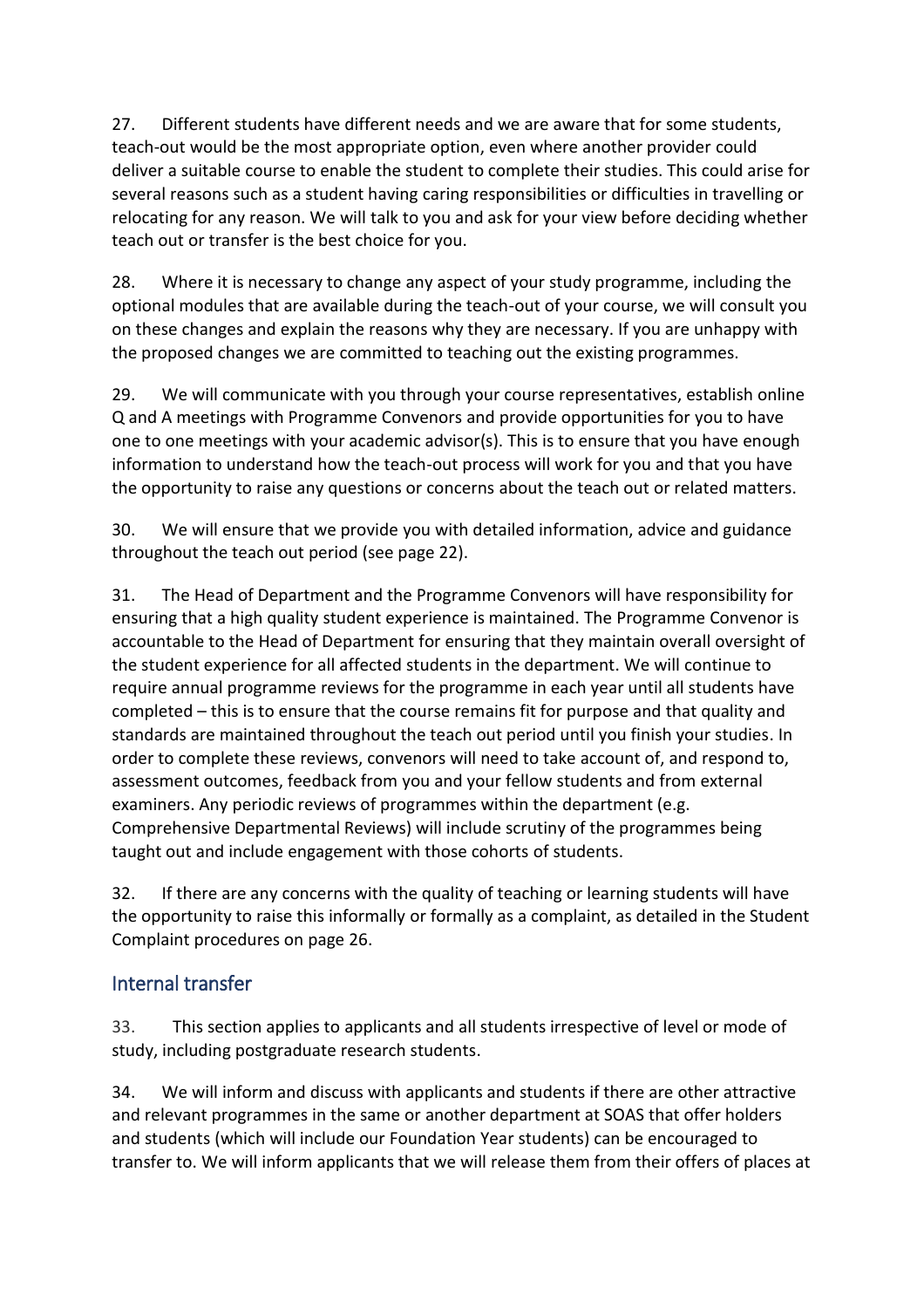SOAS if they do not want to transfer to alternative SOAS programmes. For our current, including Foundation Year, students, we will write to them with detailed information on the changes to the programme, informing them of the rationale for these changes and a set of options available to them. They will be invited to meet with the Head of Department and the Programme Convenor to discuss their options and seek further advice and guidance before making their decision.

35. If you are unable to continue on your programme for any reason then we will support you to transfer to another programme within SOAS – if the transfer is due to SOAS closing or changing our programmes, then we will help you to move to a course that is similar to your current programme of studies. We call this internal transfer and this section explains how this will work in practice for you – if you are looking for information about how to transfer to another provider, please see the next section below.

36. To help you decide what you want to do, we will discuss with your options with you – support will be available to you from both academic and professional services staff. We are aware that different students have different needs and responsibilities. This could arise for several reasons such as a student having caring responsibilities or difficulties in travelling or relocating for any reason. We will talk to you and ask for your view to help you to understand what options are realistically available to you and to enable you to make the right choice for you.

37. The majority of changes are likely to involve the merging of programmes and for this reason, you may wish to transfer to alternative programmes within the School. Our intention is to create improved programmes of study which are attractive to you, which improve your experience at SOAS and enable us to provide you with continuity of study.

38. When discussing the option of internal transfer with you, we will go through the details of the programme highlighting similarities and differences between the programmes on offer and which ones are the closest match with your original programme of study, going through the details of the learning outcomes, assessment model and the career prospects.

39. Once you make your decision to transfer to a programme internally, we will make the necessary adjustments to your registration and provide you with all the details of the programme delivery and access to resources. You will also have the opportunity to meet with other students on the cohort. We will monitor your experience through student feedback mechanisms on a regular basis.

40. If you decide that you do not wish to transfer to another SOAS programme, then you have the choice to transfer to a course at a different provider (we call this external transfer), undergo teach out at SOAS (if that is possible) or leave your studies early with an exit award and certification of your academic achievement. In the latter circumstance, we would also provide you with details of the arrangements for refunds and compensation. Details of each of these processes are set out in this student protection plan.

41. If you are not happy with how we handle your internal transfer, we will ensure that you are advised of the complaints process.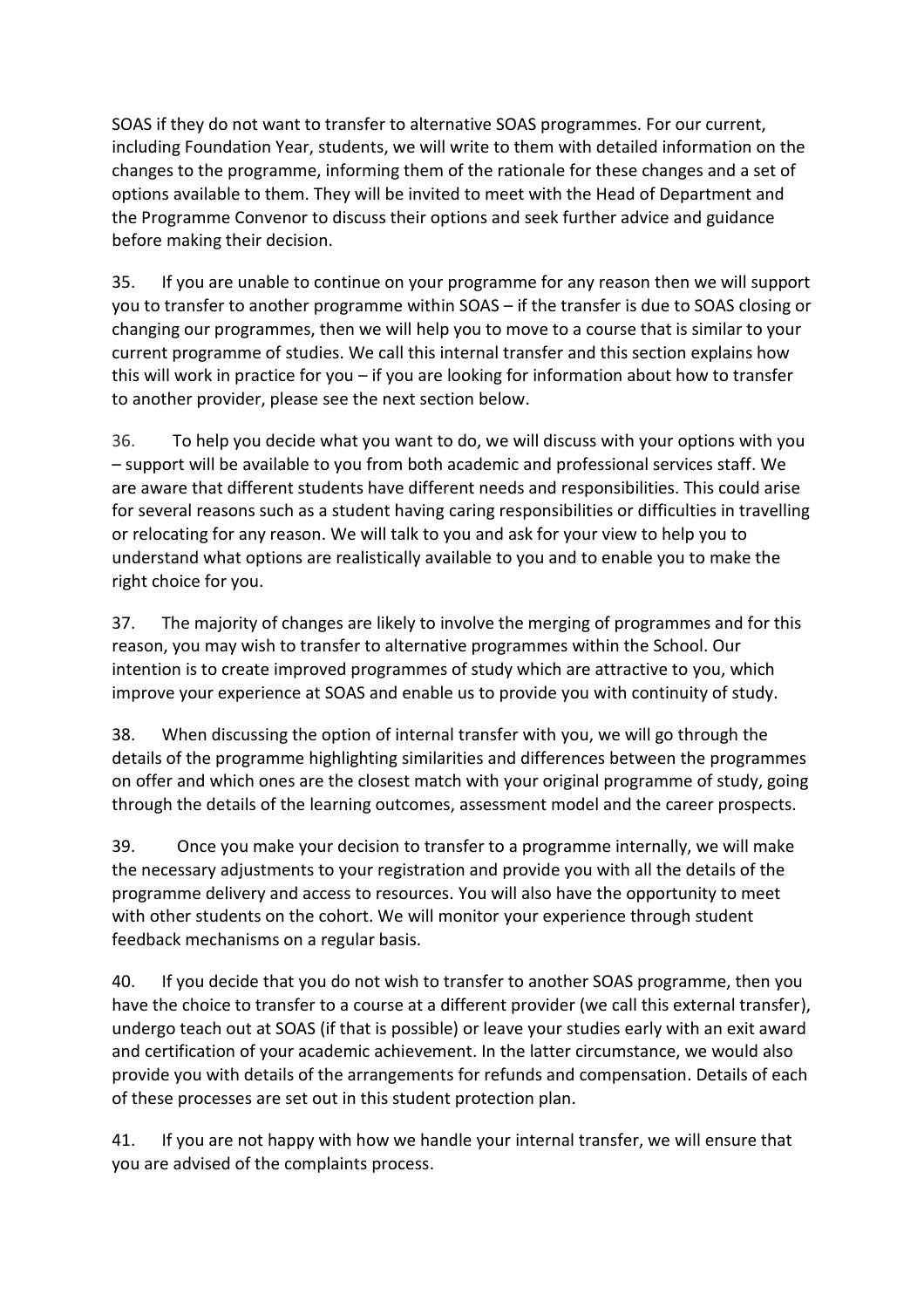### <span id="page-11-0"></span>External transfer

42. This section applies to applicants and all students irrespective of level or mode of study, including postgraduate research students.

43. If you are unable to continue on your programme for any reason and SOAS is unable to offer a similar programme that is satisfactory to you, then we will help you to move to a course that is similar to your current programme of studies at another provider – where such a course exists. We call this external transfer and this section explains how this will work in practice for you.

44. To help you decide what you want to do, we will discuss with your options with you  $$ support will be available to you from both academic and professional services staff. We are aware that different students have different needs and responsibilities. This could arise for a number of reasons such as a student having caring responsibilities or difficulties in travelling or relocating for any reason. We will talk to you and ask for your view to help you to understand what options are realistically available to you and to enable you to make the right choice for you.

45. We will compare the other University you have chosen for an external transfer with SOAS to establish the differences in academic and student support services that might have any adverse impact on you. This will include information such as, access to the campus, accommodation, visa, library resources, special adjustments including disability allowance, SLC loan, financial support including scholarship or bursary, counselling or mental health support, access to hardship funds, career advice, guidance on student complaints and appeals processes and student's union activities.

46. If you decide that you want to transfer externally, then we will support and facilitate this process working with the relevant University.

47. If you are not happy with how we handle your external transfer, or you decide to leave your studies early instead, then we will ensure that you receive an exit award and certification of your academic achievement. We will ensure that you are advised of the complaints process and the arrangements for applying for compensation and refunds.

### <span id="page-11-1"></span>Exit awards and certification

48. This section applies to all students irrespective of level or mode of study, including postgraduate research students.

49. We will enable students who transfer externally to have the appropriate exit awards and certification with evidence of their academic achievement. We will ensure students who decide to transfer externally are advised that they will be able to access exit awards and transcripts in the future.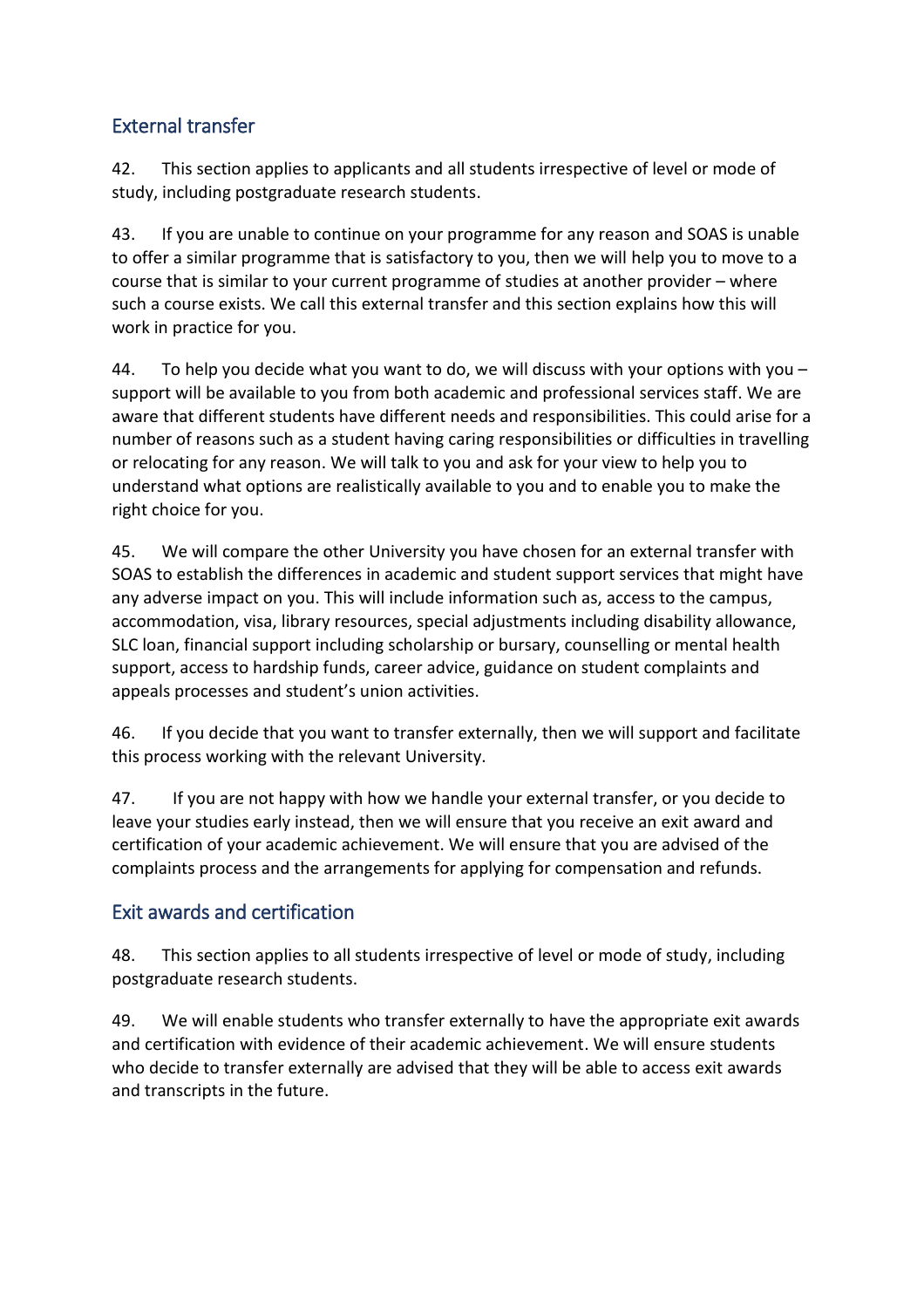50. We will follow due process under the School's regulations<sup>1</sup> in making the exit award in line with the credits attained you have attained at the time of transfer, which will enable you to continue with your academic studies at the University that you transfer to. We will also provide an academic reference and transcript for you if you transfer externally.

### <span id="page-12-0"></span>Year abroad students

<span id="page-12-1"></span>51. This section applies to all full time students studying on programmes that include a year abroad, irrespective of level.

52. Some of our programmes offer year abroad experience to students at Universities in other countries with whom we have a partnership agreement. These are four-year degree programmes. If you are a year abroad student, you will complete a part of your degree programme based at these institutions, where you attend lectures and seminars and benefit from the cultural and academic experience of another culture, country and language. This year abroad element of the programme is typically in your second or third year and you will return to SOAS to complete the final year of your studies back in the UK at SOAS. The academic credits and marks you achieve on your year abroad are included in the assessment of your overall achievement and award. The academic regulations allow for you to internally transfer to our three year degree programme without the year abroad element.

53. If you were insufficiently supported or unsafe during your year abroad, then we would broker a new arrangement with a nearby or contextually similar institution that could provide the same intended outcome for you.

54. If the context meant that your country of choice was not an option, we would identify an alternative location that could provide the same or similar educational outcomes. Alternatively, we would give you the option to return to the UK and move to a three-year degree and we would make additional amendments with the relevant department to support this transition.

55. Where teaching cannot be completed and there are no alternative options, we would support you to return to UK and continue your study at SOAS, with your credit/academic progress recorded.

56. Where appropriate, the School will compensate students because of disruption to their studies and they suffer demonstrable, material financial loss. All compensation claims will be reviewed and agreed through the compensation procedure outlined within this plan (see page 17 for details of the compensation procedure).

 $\overline{a}$  $1$  See section 2.3 of the Taught degree Regulations at: <https://www.soas.ac.uk/registry/degreeregulations/file122928.pdf>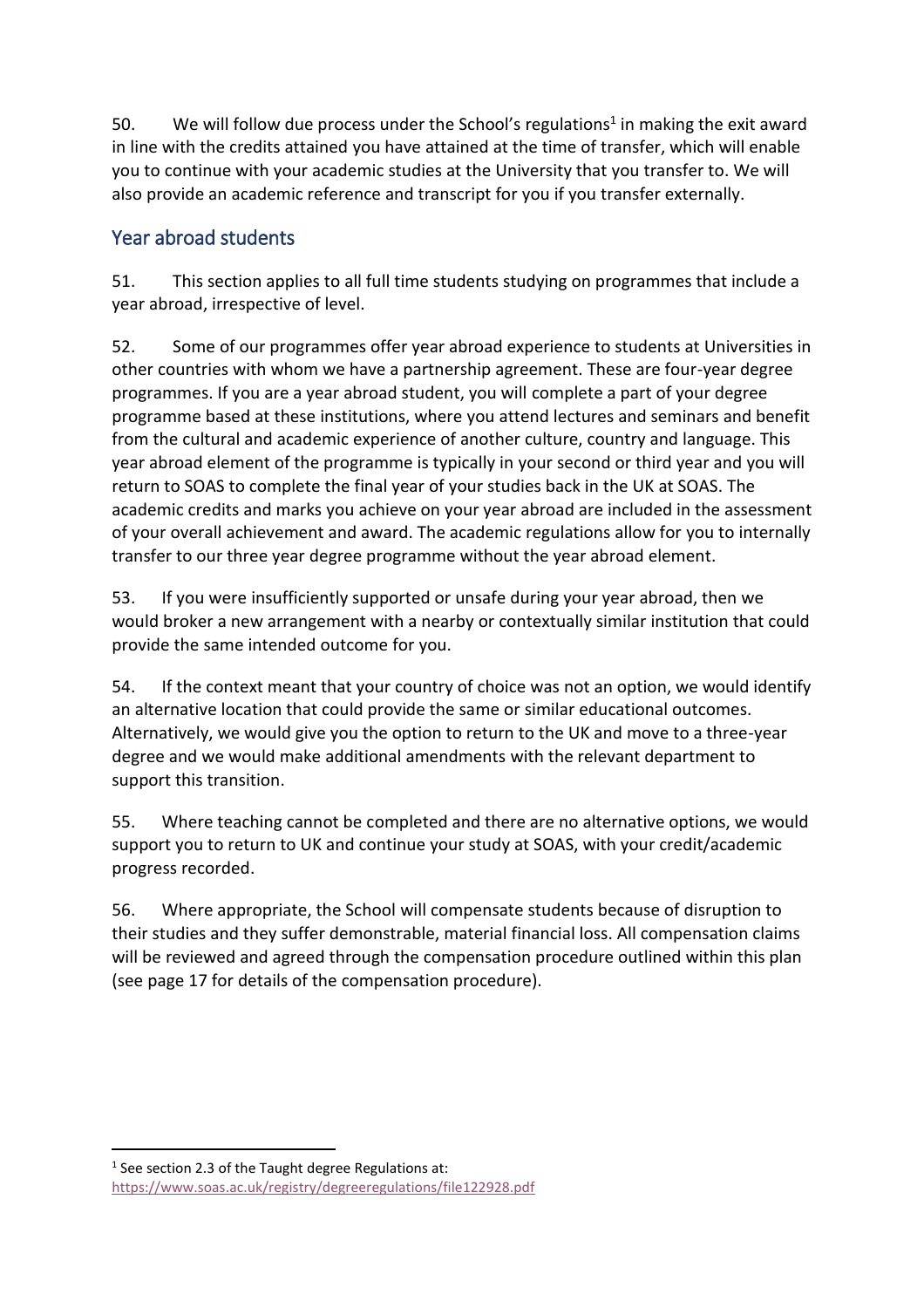# <span id="page-13-0"></span>Our commitment to you on refunds and compensation

57. This section of the student protection plan sets out our policies and procedures for refunds and compensation and applies to all students irrespective of level or mode of study.

58. We do not consider that the School has any students for whom there is an increased risk of non-continuation of study as a result of the restructuring proposals. Should any successful claim be made, the School has adequate financial reserves or insurances in place to meet its obligations and this is already included in contingency<sup>2</sup> that is included in the budget and financial forecasts approved by the Board of Trustees.

59. The School has additional cover under its professional indemnity policy if there were problems relating to bad teaching or lack of facilities and a legal claim were made. Where claims are successful, the fee refunds would be returned to the person, organisation or body that paid them originally. The School would provide additional support to students who are being supported via a sponsor to ensure that their circumstances are not adversely affected by an inability to continue study at the School.

#### <span id="page-13-1"></span>Refunds

60. Our refunds policy is as follows where you pay your own fees or where your fees are paid by a sponsor:

Fees for the academic year are payable in full at enrolment and/or in two equal instalments. If a student withdraws from an academic programme or takes a leave of absence the enrolment record will be amended according to the date on which the Withdrawal or Leave of Absence Form is received in the Registry. Any change in tuition fee liability will be calculated from the amended enrolment end date for the academic year. Fees up to the withdrawal or leave of absence date will be charged.

61. We calculate the fee liability per half term pro rata for the first two terms:

| <b>Stage of Withdrawal or Leave of Absence</b> | Charge               |
|------------------------------------------------|----------------------|
| Term 1: before reading week                    | 1/6 annual fees      |
| Term 1: during or after reading week           | 2/6 annual fees      |
| Term 2: before reading week                    | 3/6 annual fees      |
| Term 2: during or after reading week           | 4/6 annual fees      |
| Term 3                                         | Full year's fees due |

#### **62. Please note that we make refunds to the original payee.**

 $\overline{a}$  $2$  Contingency is effectively 'padding' within the budget for additional costs that may be unforeseen or difficult to quantify in advance.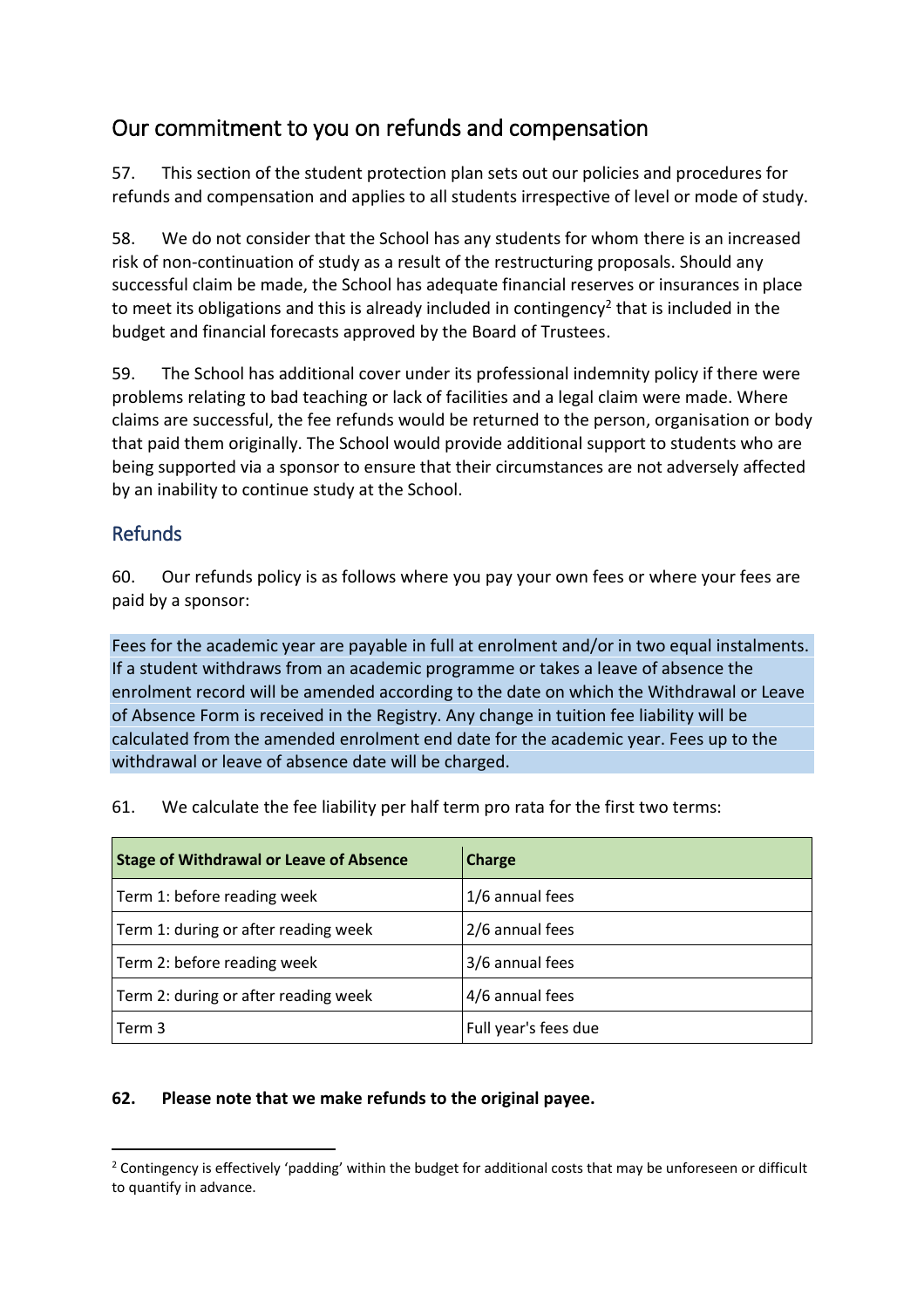63. Where you are funded by student finance (in other words, via the Student Loans Company) our refunds policy is as follows:

| <b>Stage of Interruption or Withdrawal</b> | <b>Effective Charge</b> |
|--------------------------------------------|-------------------------|
| Before the first day of Term 2             | 25% annual fees         |
| Before the first day of Term 3             | 50% annual fees         |
| l Term 3                                   | 100% annual fees        |

64. If you want to know more about our refunds policy, then see: [https://www.soas.ac.uk/registry/fees/refundpolicy.](https://www.soas.ac.uk/registry/fees/refundpolicy)

#### <span id="page-14-0"></span>Compensation

65. This section applies to all students irrespective of level or mode of study.

66. We process all compensation claims through the same procedure regardless of the circumstances that have resulted in the claim being made. All claims are considered against the same framework to ensure consistency and fairness of outcomes.

67. We have developed our procedures in line with UUK's recommendations.

68. We consider each claim on a case by case basis where you are seeking compensation or additional payments in respect of:

- The payment of additional travel costs for students affected by a change in the location of their course.
- Compensation for maintenance costs and lost time where it is not possible to preserve continuation of study.
- Compensation for tuition and maintenance costs where students have to transfer courses or provider.

69. Where we have awarded you a bursary, and a change of location or a transfer to another provider is required, then we will continue to fund you for the period to the end of the agreed term.

<span id="page-14-1"></span>70. If we were to close your course and transfer or teaching out were not appropriate options for you, then we will discuss with you the question of compensation. We will aim to, "put the student back into the position they were in" and will develop a compensation package that is appropriate to achieve this aim for you.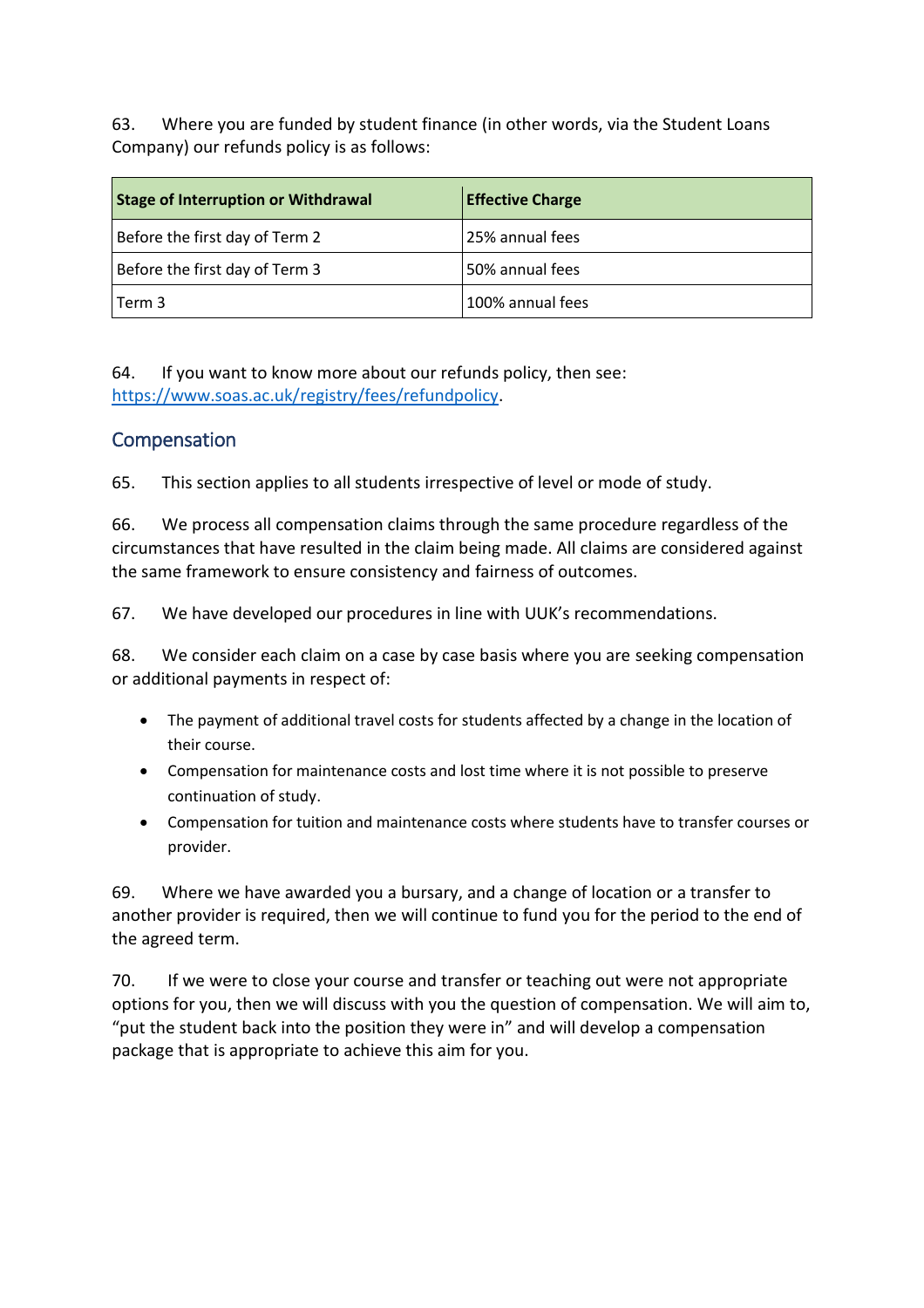# How we will communicate about the student protection plan

71. This section is applicable to all students irrespective of level or mode of study.

72. This section of the student protection plan sets out information about how we will communicate with you about our student protection plan.

73. We will publicise our student protection plan to current and future students by  $15^{\text{th}}$ June 2021. We will publish the plan on our website in key locations in relation to the School's policies, and in our A-Z web index. It will be linked from our prospectus online and on information pages for each degree programme. We will draw potential applicants' attention to it in email communications before and after they make an application. It will also be one of the pieces which students need to confirm they have read when they reenrol.

74. We will ensure that staff are aware of the implications of our student protection plan when they propose course changes by providing a general update to staff in all staff bulletins when the student protection plan is updated and revised each year, and the operation of the plan will be part of the induction programme for all new staff. In the process for course changes, we will ensure that all Heads of Department are briefed on the student protection plan.

75. We will review the plan annually and whenever there is a change in either our risks or our approach to handling them. A student protection plan review meeting is built into every academic year and included on the School's planning timetable and agreed with the Students' Union.

76. Where we plan to make changes to our courses that affect you or any other changes that impact on our activities that affect you, we will consult you about the proposed changes and will provide individual information, advice and guidance to you on your options. We will also develop a communications plan and we will have face to face meetings with all students that are affected by the changes. This section sets out how this will work in practice.

#### <span id="page-15-0"></span>When and how we will communicate with you

77. The table below sets out when and how we would notify you if you were affected by one of the risks identified in paragraphs [7](#page-2-2) to [21](#page-7-1) above.

| <b>Risk leading to</b><br>activation of the student<br>protection plan | <b>Specific timeframes for</b><br>communication with students | <b>Arrangements for communication</b>                                                                    |
|------------------------------------------------------------------------|---------------------------------------------------------------|----------------------------------------------------------------------------------------------------------|
| Learning and teaching risks                                            |                                                               |                                                                                                          |
| Inappropriate conduct by<br>staff or students.                         | As required, depending on the<br>circumstances.               | We will inform you of our policy on<br>making informal and formal<br>complaints about staff or students. |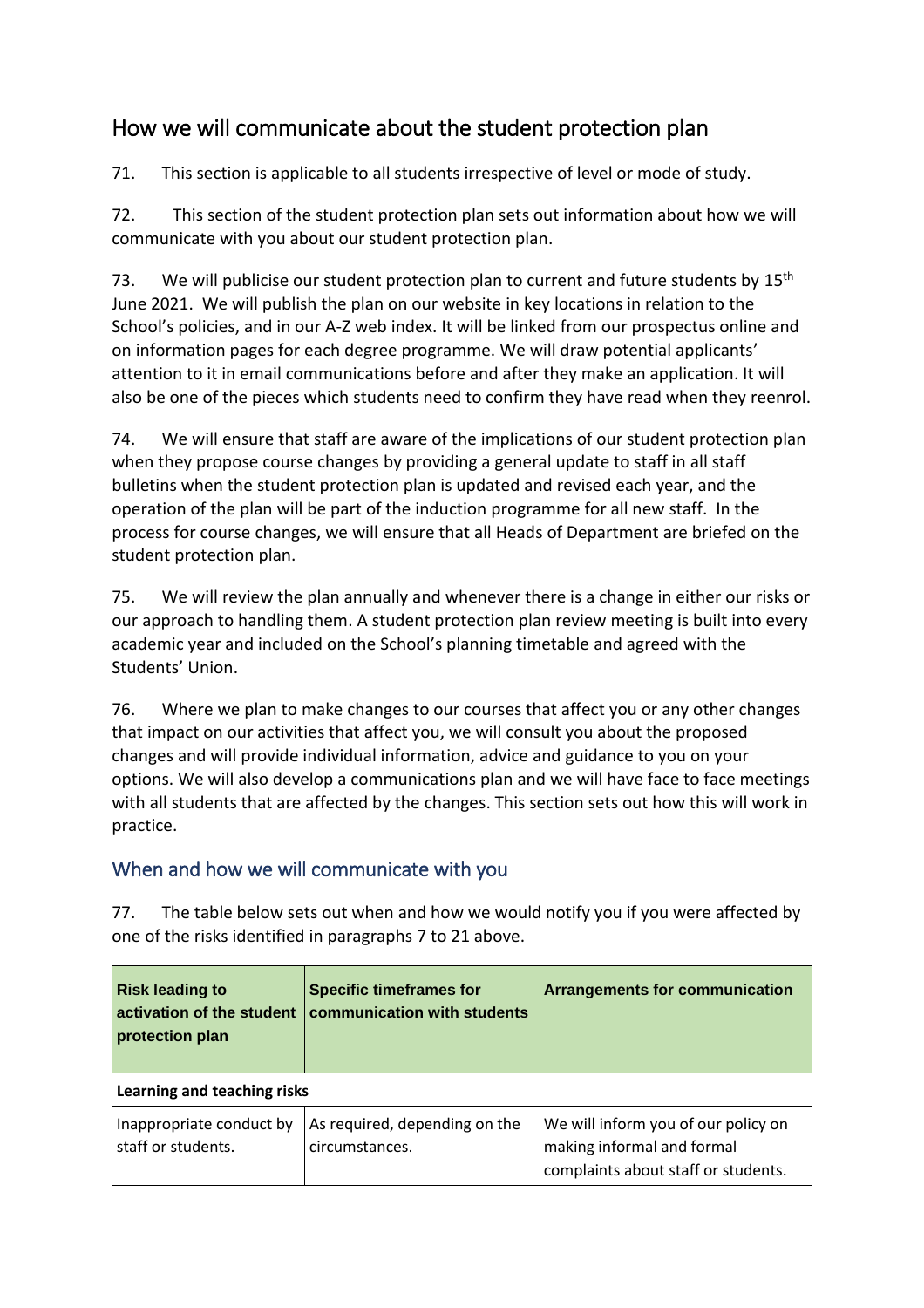| <b>Risk leading to</b><br>activation of the student<br>protection plan                                                                                  | <b>Specific timeframes for</b><br>communication with students                                                                 | <b>Arrangements for communication</b>                                                                                                                                                                                                                                                                 |
|---------------------------------------------------------------------------------------------------------------------------------------------------------|-------------------------------------------------------------------------------------------------------------------------------|-------------------------------------------------------------------------------------------------------------------------------------------------------------------------------------------------------------------------------------------------------------------------------------------------------|
|                                                                                                                                                         |                                                                                                                               | Our student complaints procedure is<br>shared with you on our website. You<br>can raise concern with your Academic<br>Advisor or your Head of Department,<br>in the first instance.                                                                                                                   |
| We suspend a<br>programme, in particular<br>endangered languages.                                                                                       | Applicants and students would<br>be informed within ten days of<br>approval.                                                  | We will communicate directly with<br>you via email informing you of the<br>change and offering the opportunity<br>to attend in person or on-line Q &A<br>meetings with Programme Convenors<br>and 1-1 meetings with academic<br>advisors to discuss your options<br>before making a decision.         |
| We lose specialist<br>academic staff and<br>therefore the School no<br>longer has the specialist<br>knowledge to continue<br>teaching specific modules. | Students not usually informed<br>specifically of staff changes.<br>Communications re<br>programme/module changes as<br>above. | We will communicate directly with<br>you via email informing you of the<br>change and offering the opportunity<br>to attend in person or on-line Q &A<br>meetings with Programme Convenors<br>and 1-1 meetings with academic<br>advisors to discuss your options<br>before making a decision.         |
| We lose specialist<br>professional service staff<br>and therefore the School<br>is unable to provide<br>support services.                               | Students not usually informed<br>specifically of staff changes.                                                               | We will communicate directly with<br>you via email offering the<br>opportunity to attend in person or<br>on-line Q &A meetings with the Head<br>of Department and Programme<br>Convenors and 1-1 meetings with<br>academic advisors or professional<br>services staff as appropriate to the<br>issue. |
| We make major changes<br>to programme content for<br>the subsequent year of<br>your study.                                                              | Applicants and students would<br>be informed within ten days of<br>approval of change to<br>programme.                        | Where we consult with students in<br>the normal course of changes then<br>course representatives would be<br>involved in the process of planning<br>changes.<br>We will communicate directly with<br>you via email providing a detailed<br>explanation of the changes and                             |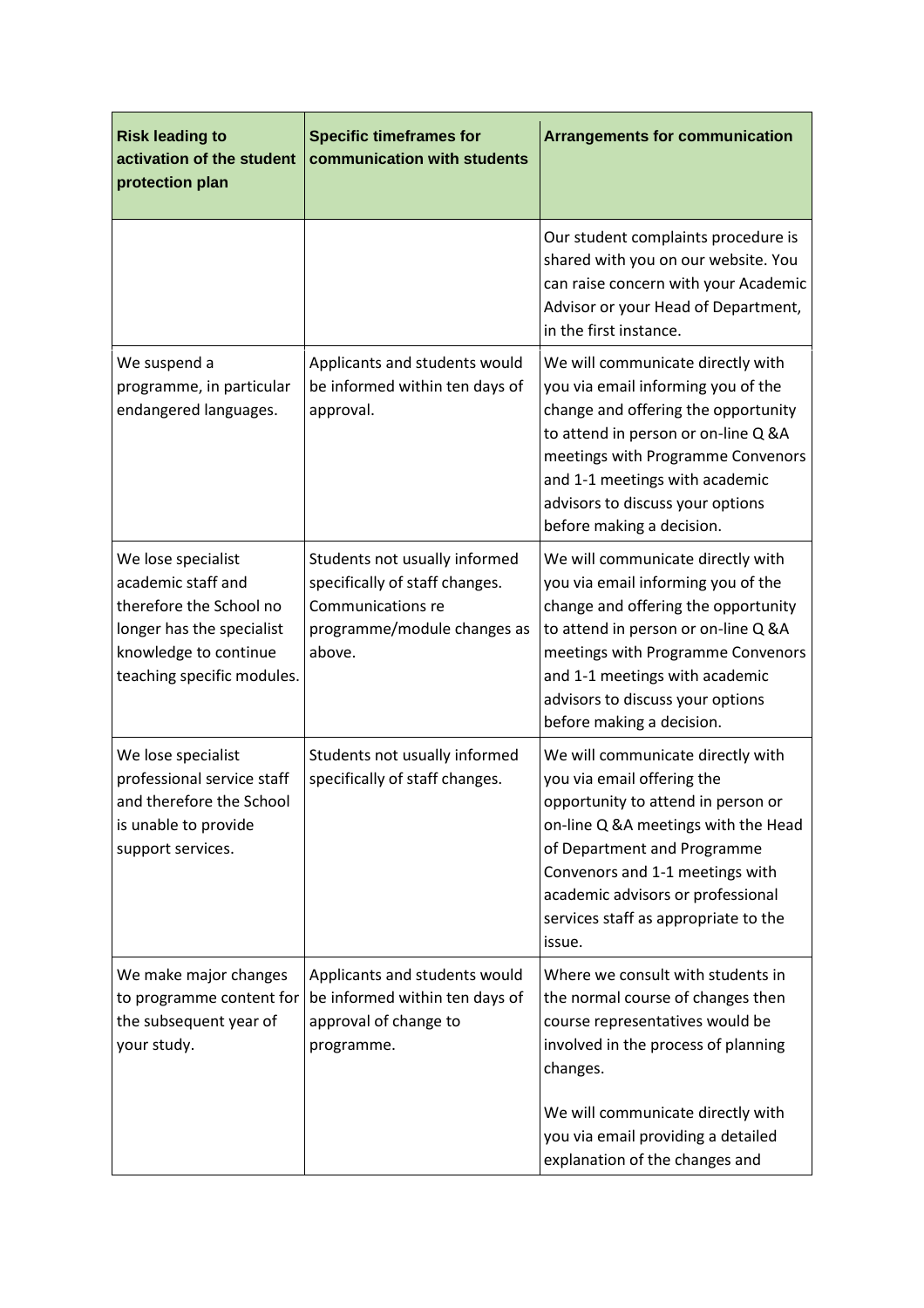| <b>Risk leading to</b><br>activation of the student<br>protection plan                                                                                                                                              | <b>Specific timeframes for</b><br>communication with students                                                                                                                                                                                                                                                   | <b>Arrangements for communication</b>                                                                                                                                                                                                                                                                                           |
|---------------------------------------------------------------------------------------------------------------------------------------------------------------------------------------------------------------------|-----------------------------------------------------------------------------------------------------------------------------------------------------------------------------------------------------------------------------------------------------------------------------------------------------------------|---------------------------------------------------------------------------------------------------------------------------------------------------------------------------------------------------------------------------------------------------------------------------------------------------------------------------------|
|                                                                                                                                                                                                                     |                                                                                                                                                                                                                                                                                                                 | offering the opportunity to attend in<br>person or online Q&A meetings with<br>Head of Department and Programme<br>Convenors and 1-1 meetings with<br>academic advisors or professional<br>services staff.                                                                                                                      |
| International institutional<br>risks result in you being<br>insufficiently supported or<br>unsafe during your year<br>abroad (including the<br>location of the institution<br>and consideration of its<br>context). | If the risk arose, the School<br>would react within a reasonable<br>timeframe. However, the<br>communication timeframe<br>would be dependent on the<br>circumstances that resulted in<br>that risk.<br>Students would receive regular<br>communications with their<br>department, as the situation<br>develops. | We will communicate directly with<br>you via email providing a detailed<br>explanation of the changes and<br>offering the opportunity to attend in<br>person or online Q&A meetings with<br>Head of Department and the Year<br>Abroad Coordinator and 1-1 meetings<br>with academic advisors or<br>professional services staff. |
| <b>Regulatory risks</b>                                                                                                                                                                                             |                                                                                                                                                                                                                                                                                                                 |                                                                                                                                                                                                                                                                                                                                 |
| The School loses or has<br>restrictions placed on its<br>university status or its<br>degree awarding powers.                                                                                                        | Within 24 hours.                                                                                                                                                                                                                                                                                                | We will issue an all student<br>communication via email and provide<br>updated information on SOAS<br>intranet pages - with online Q&A and<br>information. We would provide a<br>central email address for general<br>enquiries and a department-led<br>approach to in-person engagement.                                       |
| The Office for Students<br>withdraws the School's<br>registration.                                                                                                                                                  | Within 24 hours.                                                                                                                                                                                                                                                                                                | We will issue an all student<br>communication via email and provide<br>updated information on SOAS<br>intranet pages - with online Q&A and<br>information. We would provide a<br>central email address for general<br>enquiries and a department-led<br>approach to in-person engagement.                                       |
| The School's Tier 4<br>sponsor licence is<br>suspended or revoked.                                                                                                                                                  | Within 24 hours.                                                                                                                                                                                                                                                                                                | We will issue communication to all<br>students on Tier 4 visas, via email and<br>provide updated information on<br>SOAS intranet pages - with online                                                                                                                                                                            |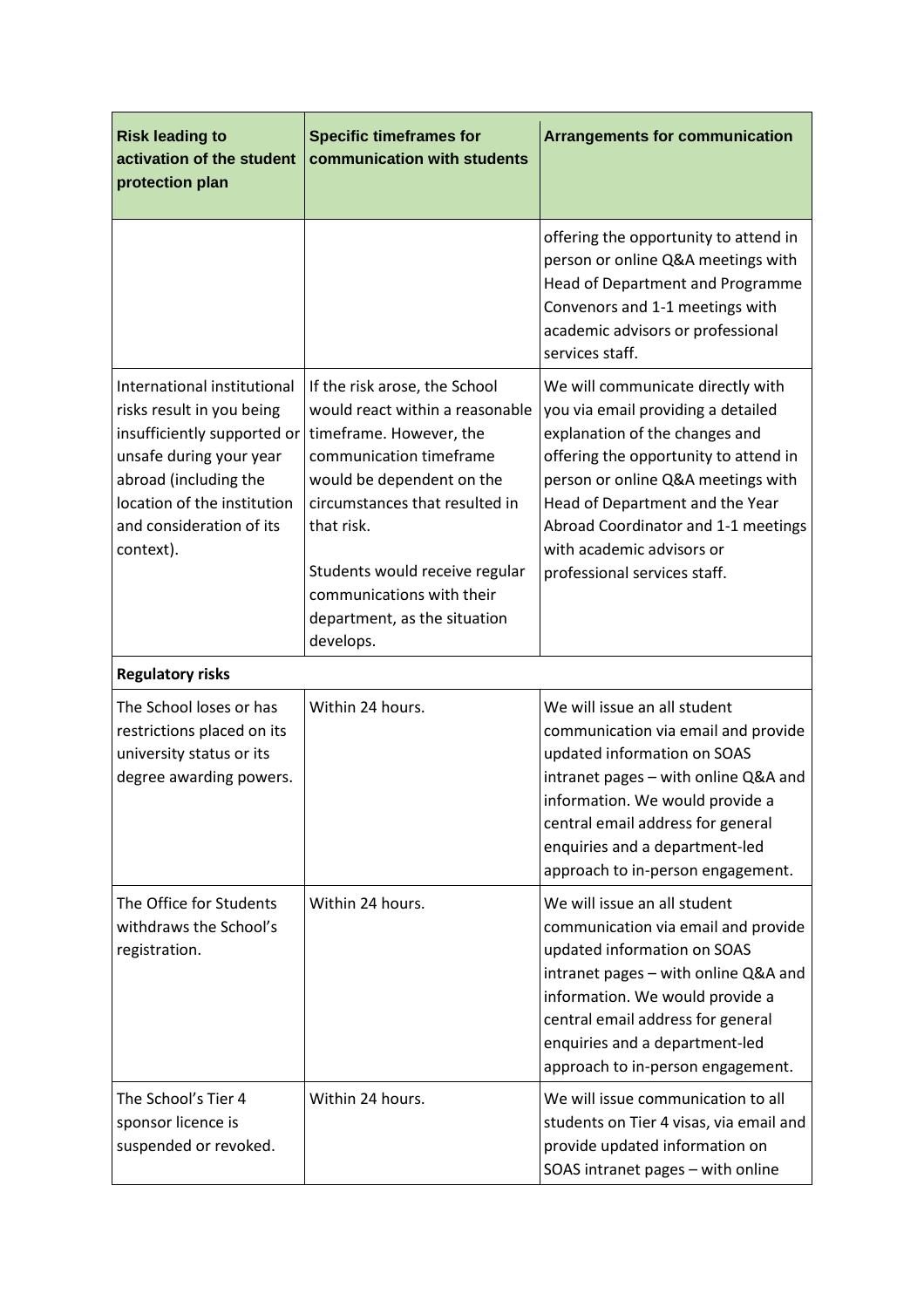| <b>Risk leading to</b><br>activation of the student<br>protection plan      | <b>Specific timeframes for</b><br>communication with students | <b>Arrangements for communication</b>                                                                                                                                                                                                                                                                    |
|-----------------------------------------------------------------------------|---------------------------------------------------------------|----------------------------------------------------------------------------------------------------------------------------------------------------------------------------------------------------------------------------------------------------------------------------------------------------------|
|                                                                             |                                                               | Q&A and information. We would<br>provide a central email address for<br>general enquiries and a department-<br>led approach to in-person<br>engagement.                                                                                                                                                  |
| The School loses<br>accreditation of one or<br>more courses.                | Within 24 hours.                                              | We will issue communication to all<br>affected students, via email and<br>provide updated information on<br>SOAS intranet pages - with online<br>Q&A and information. We would<br>provide a central email address for<br>general enquiries and a department-<br>led approach to in-person<br>engagement. |
| <b>Infrastructure risks</b>                                                 |                                                               |                                                                                                                                                                                                                                                                                                          |
| External events result in<br>building or institutional<br>closure           | Within 24 hours.                                              | We will issue an all student<br>communication via email and provide<br>updated information on SOAS<br>intranet pages - with online Q&A and<br>information. We would provide a<br>central email address for general<br>enquiries and a department-led<br>approach to in-person engagement.                |
| We need to close the<br>School due to financial<br>viability.               | Within 24 hours.                                              | We will issue an all student<br>communication via email and provide<br>updated information on SOAS<br>intranet pages - with online Q&A and<br>information. We would provide a<br>central email address for general<br>enquiries.                                                                         |
| We need to permanently<br>close a building in which<br>we are teaching you. | Within 24 hours                                               | We will issue an all student<br>communication via email and provide<br>updated information on SOAS<br>intranet pages - with online Q&A and<br>information. We would provide a<br>central email address for general<br>enquiries.                                                                         |
| Your studies are disrupted<br>due to industrial action.                     | In advance of the industrial<br>action                        | We will issue an all student<br>communication via email and provide                                                                                                                                                                                                                                      |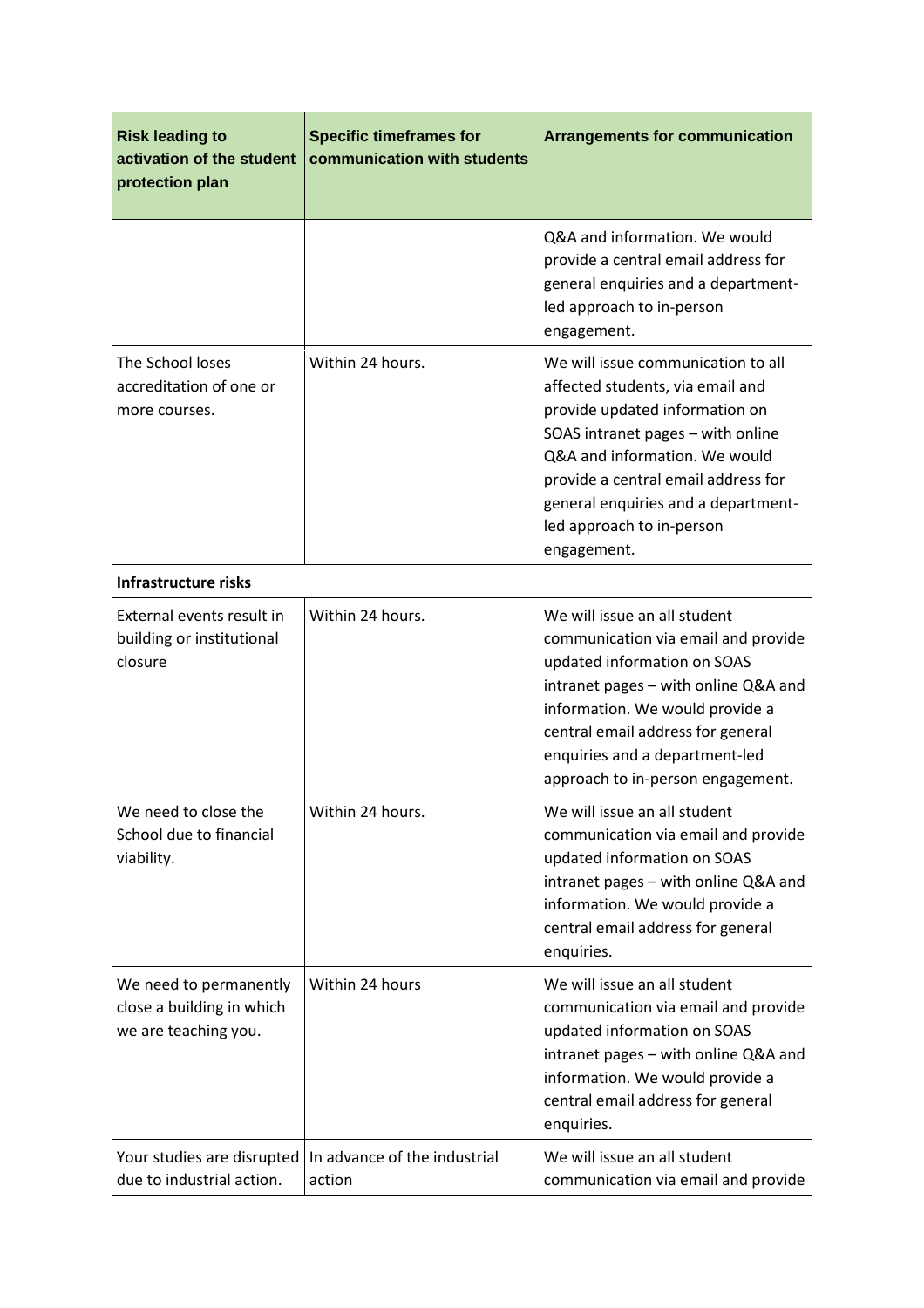| <b>Risk leading to</b><br>activation of the student<br>protection plan | <b>Specific timeframes for</b><br>communication with students | <b>Arrangements for communication</b>                                                                                                                                                                              |
|------------------------------------------------------------------------|---------------------------------------------------------------|--------------------------------------------------------------------------------------------------------------------------------------------------------------------------------------------------------------------|
|                                                                        |                                                               | updated information on SOAS<br>intranet pages - with online Q&A and<br>information. We would provide a<br>central email address for general<br>enquiries and a department-led<br>approach to in-person engagement. |

78. If we needed to permanently close a building in which we are teaching you, then we would ensure that you could continue your studies within a different building – how we would continue to teach you would be part of the decision-making about the building closure. We will issue an all student communication via email and provide updated information on SOAS intranet pages – with online Q&A and information. We would provide a central email address for general enquiries.

### <span id="page-19-0"></span>Information, advice and guidance

79. This section applies to all students irrespective of level or mode of study.

80. In the course of regular School business, the Information, Advice and Guidance (IAG) plan for students is well-resourced and will be carried out as below.

81. The Directorate of Student and Academic Services, along with the Academic Departments will take the lead in the design and implementation of the IAG. The Directorate with work with Student Advice and Wellbeing, Disability Support, Visa and Immigration, Mental Health and Counselling, Financial Hardships fund and Accommodation Office. The IAG will include liaison with the Students Union and student programme representatives, working closely with Head of Department and Programme Convenors. Representatives from the Registry, including the Quality Assurance Office, Fees Office and SLC loans and bursaries and Student Casework team will also be involved in the IAG plan. Colleagues from the Communications team will support the engagement with students via the website, student intranet and the online teaching and learning platform (BLE). The IAG provided to you will be tailored to your needs and circumstances but will set out your options and be supported by one-to-one conversations, as set out earlier in the student protection plan.

82. Where the student protection plan is implemented and a large number of applicants and students are affected, we will ensure that enhanced IAG is available that fully supports all affected applicants and students.

83. If you are affected by the restructuring, we will discuss with you the following: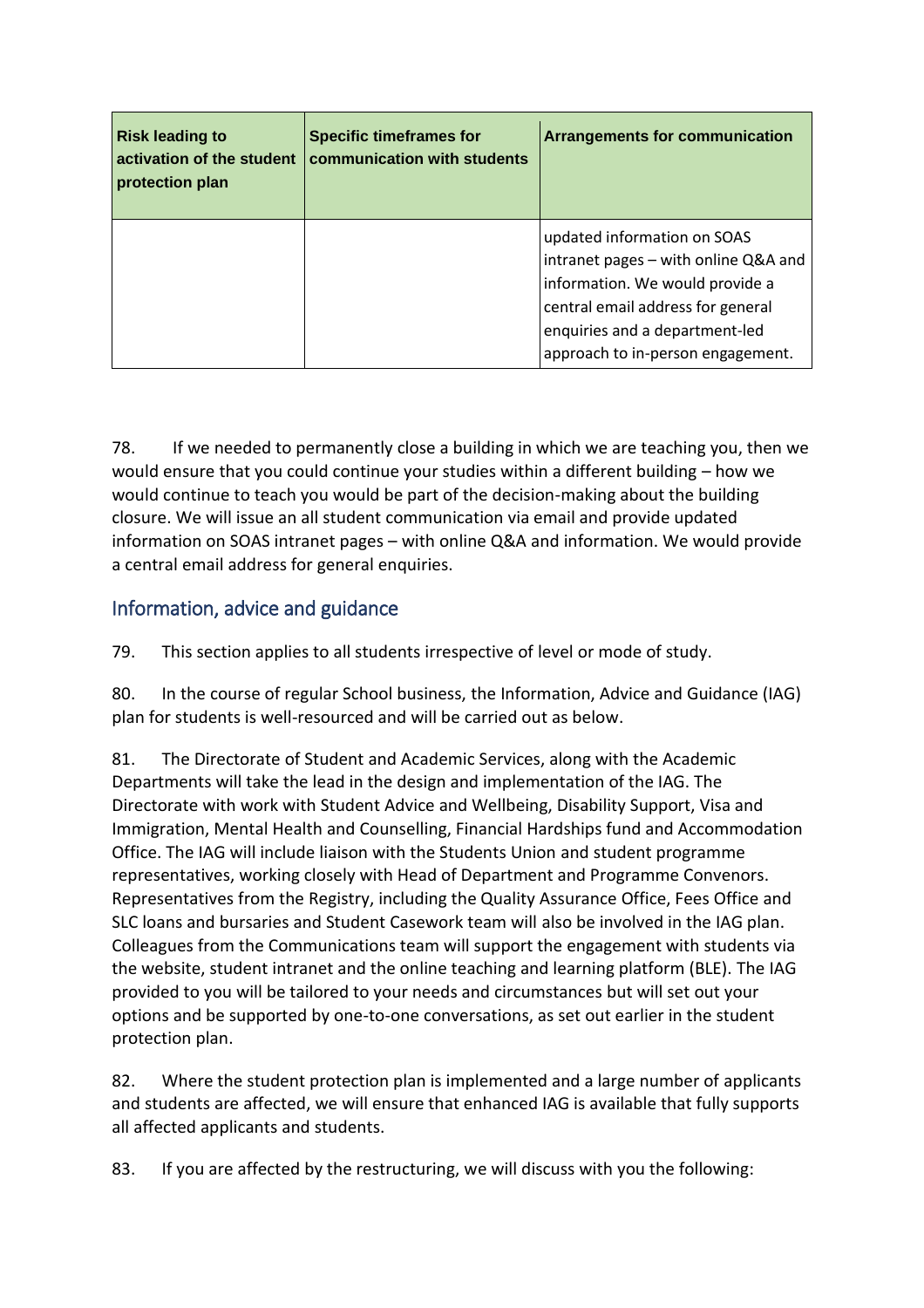- a) **Internal Transfer option** we will go through the details of the programme highlighting similarities and differences between the programmes on offer and which ones are the closest match with your original programme of study, going through the details of the learning outcomes, assessment model and the career prospects. Once you make your decision to transfer to a programme internally, we will make the necessary adjustments to your registration and provide you with all the details of the programme delivery and access to resources. You will also have the opportunity to meet with other students on the cohort. We will monitor your experience through student feedback mechanisms on a regular basis.
- b) **External transfer option** we will inform and discuss with you the options available to you externally at other institutions that match closely with your original programme of study at SOAS. If you choose to transfer externally, we will discuss with you what the transfer process will involve. We have undertaken a comprehensive review of alternative programmes offered by universities in London, the South East and the UK as a whole, that match with our programme portfolio. We will go through those options with you in detail, matching the learning outcomes, assessment requirements, duration of study, support services offered at the other institution, fee structure and career opportunities available to you. You will be able to compare and discuss these with your Programme convenor (subject expert) or your Academic advisor before making a decision.
- c) If you choose to take the external transfer to another University, we will set up a Student Experience and Protection Task and Finish Group to ensure that we have considered the impact of the transfer on your personal, physical, financial and emotional wellbeing as well as your academic success and outcome. We will compare the other University you have chosen for an external transfer with SOAS to establish the differences in academic and student support services that might have any adverse impact on you. The terms of reference for Student Experience and Protection Task and Finish Group are provided below:

*"To consider, discuss and agree the impact of the external transfer with the student:*

- *i. Tier 4 visa and implications of transfer;*
- *ii. Tuition fee differential;*
- *iii. Access to Bursary and hardship funds;*
- *iv. Travel to the University and any re-location expenses;*
- *v. If carer, any childcare/additional expenses due to changes in teaching hours;*
- *vi. If relying on part-time employment for income, impact on financial situation due to different timetable and/or location of X University;*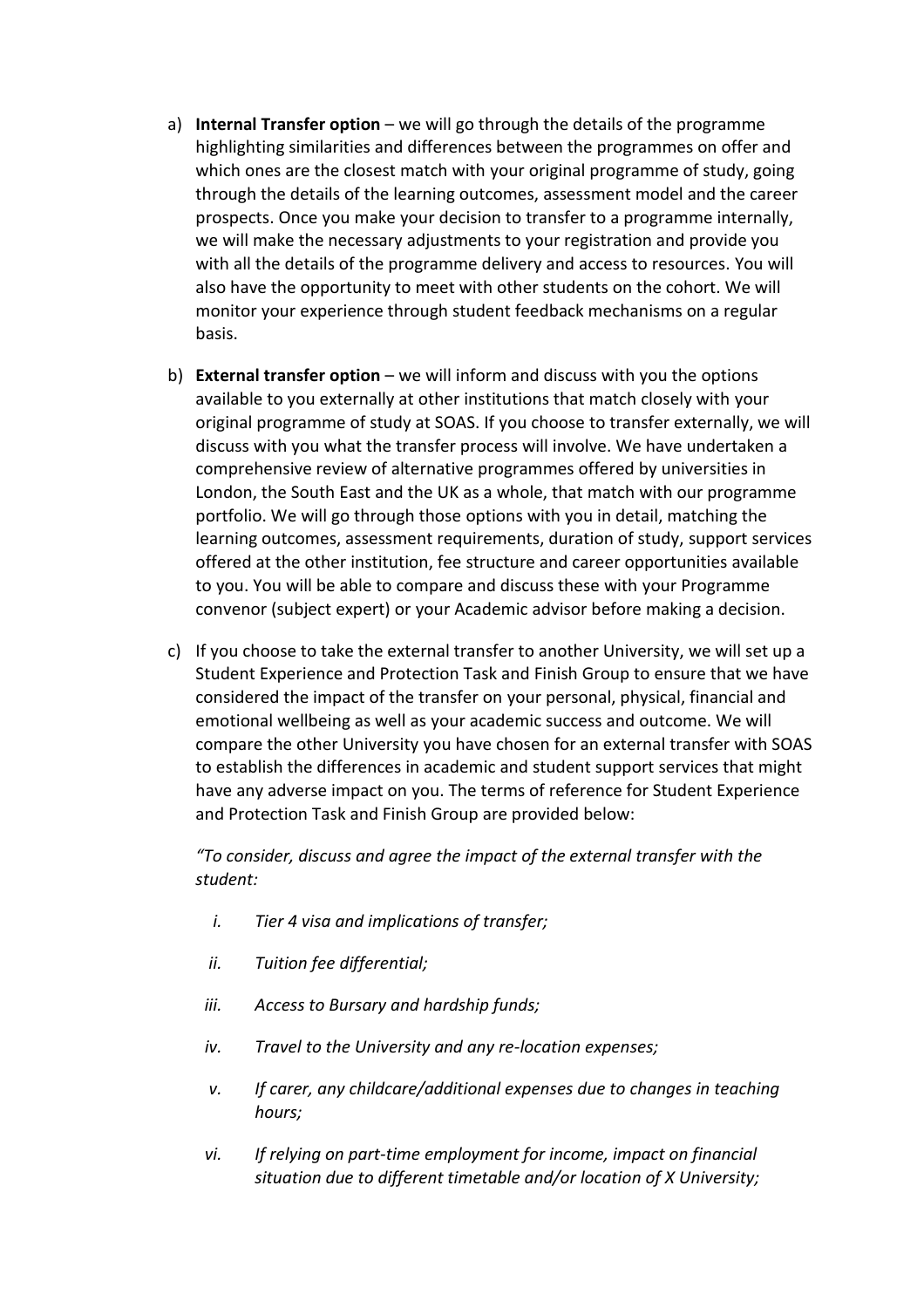- vii. *Student Loans transfer to X University;*
- *viii. If in Accommodation/Halls of residence, consider release from contracts and compare costs at X University;*
- *ix. Academic results, including resits and credits achieved at the time of transfer;*
- *x. Any special adjustments or mitigating circumstances to be agreed at X University;*
- *xi. Access to support from counselling, mental health experts, if required;*
- *xii. Financial compensation, if required."*

84. The key processes and milestones that are relevant to you if you are affected by the restructuring process include:

| Publication of the student protection plan                                                                                                                                                         |
|----------------------------------------------------------------------------------------------------------------------------------------------------------------------------------------------------|
| Proposed final deadline for student decisions on available options                                                                                                                                 |
| Meetings of the Student Experience and Protection Task and Finish Group to implement students'<br>decisions and consider compensation in relation to individual student circumstances, if required |
| Liaison with other providers to facilitate and complete external transfers                                                                                                                         |
| Completion of internal degree transfers                                                                                                                                                            |

85. After these stages are complete, we will undertake a review of how effectively the student protection plan protected students and whether this worked as intended. We will also identify opportunities to strengthen the plan to ensure future students continue to be appropriately supported to continue their studies.

86. Once we have taken decisions about changes to programmes, we will write to all affected applicants and students setting out the changes as described above; the choices available to them (teach out, internal transfer, external transfer, compensation); the support available for making a decision; the process for informing the School of that decision; and the compensation, refunds and complaints procedures set in place for them.

87. This correspondence and online information will be backed up by targeted engagement with affected applicants and students, to include briefing and information sessions and Q&As with Heads of Department and Programme Convenors. Students will have the opportunity to attend 1-1 sessions with Heads, Programme Convenors and/or Academic Advisers, Supervisors.

88. We will ensure that Students' Union sabbatical officers and student programme representatives are briefed about the changes and encouraged to hold peer-to-peer sessions for information and discussion.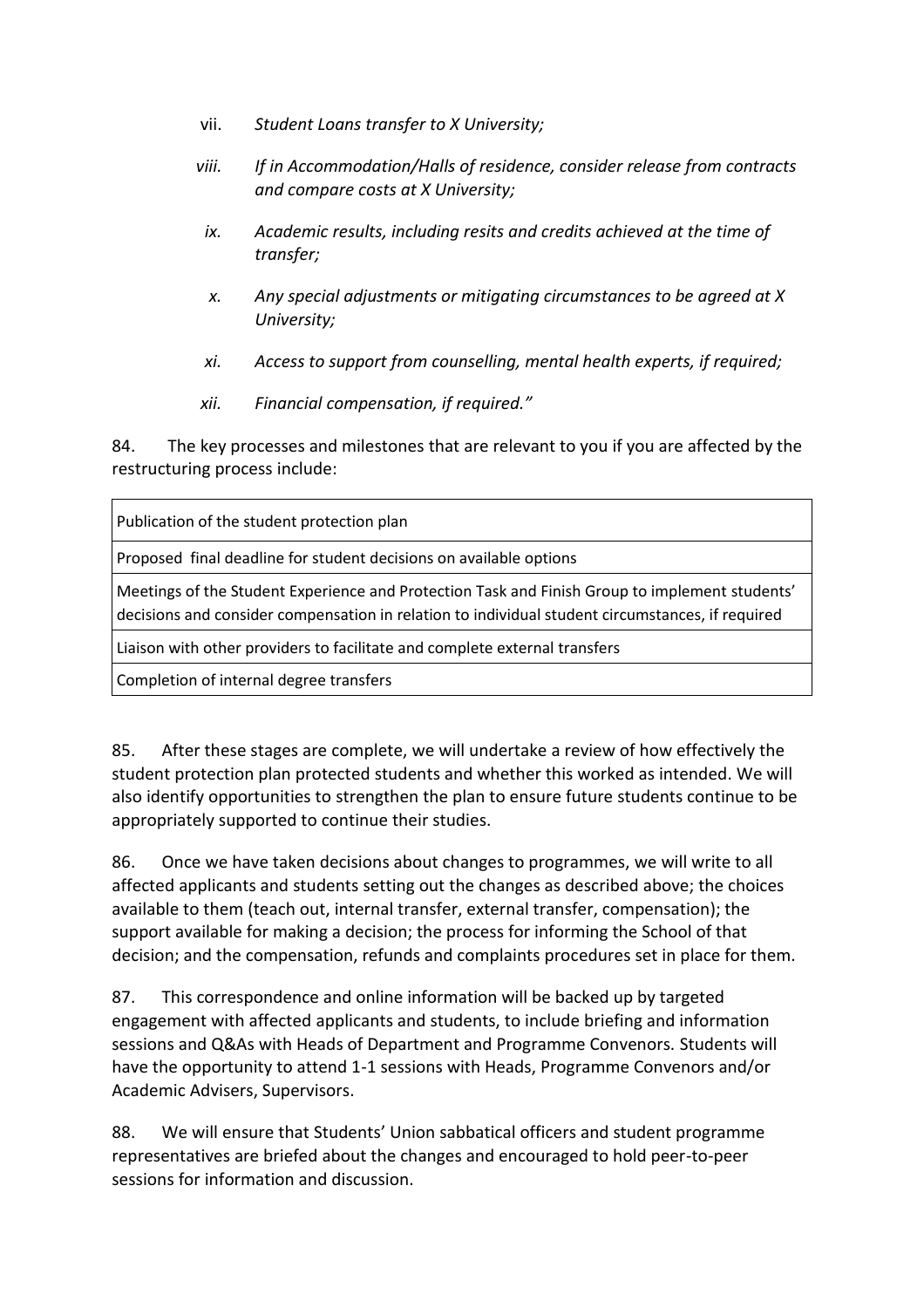89. The Directorate of Student and Academic Experience will provide extra support to more vulnerable students, as appropriate to ensure individuals receive the support that they need. This will include IAG from Student Advice and Wellbeing; Student Experience and Engagement; and the Student Disability Office. We anticipate that students will require IAG in relation to – alongside the changes in their academic offer – disability and mental health support, finances (e.g., tuition fees, student loans, bursaries), accommodation, relocation, part-time employment, resits, mitigating circumstances, visas and other matters.

90. All students – including those not directly affected – will be kept informed of changes to the School's degree provision and the student protection and experience measures set in place through internal communications and the setting up of a dedicated site on the School website/intranet.

91. The effectiveness of IAG will be monitored principally through the tracking of the decisions made by students; the collection of feedback from students; and the student complaints procedure. Follow-up with affected applicants and students in September-October will assess whether the anticipated protections have been effective.

92. Students will also be advised that independent advice is available from the casework team and the Students' Union.

### <span id="page-22-0"></span>Student engagement and consultation

93. This section applies to all students irrespective of level or mode of study.

94. Under normal circumstances we will engage and consult with students about changes to programmes both directly and via student course representatives.

#### *How we will engage with and consult you if you are affected by the 2019-20/2020-21 restructuring process*

95. The IAG measures outlined above will provide applicants and students with the required information about changes to degree provision affecting them and the options available. These measures include a range of individual engagements with affected students. We will consult with the Students' Union and the student representatives on the actions taken by the IAG and the Student Protection Panel on a regular basis to ensure that we receive feedback and make necessary adjustments and improvements to the IAG plan, if required.

96. Following extensive IAG, applicants and students will be requested to indicate their preferred way of proceeding by writing to them individually by email and follow up with a phone call, if required. Applicants and students can indicate their choice by email, or in writing if they prefer; where an applicant or student indicates their choice by telephone, this will be captured through implementing a process to capture this data through the admissions team and Departmental Managers who will then report to the Director of Student and Academic Experience. A dedicated Student Protection Panel for each academic area will review applicant/student choices within 10 days of receiving the confirmation from the individual to ensure that they represent an appropriate outcome for each